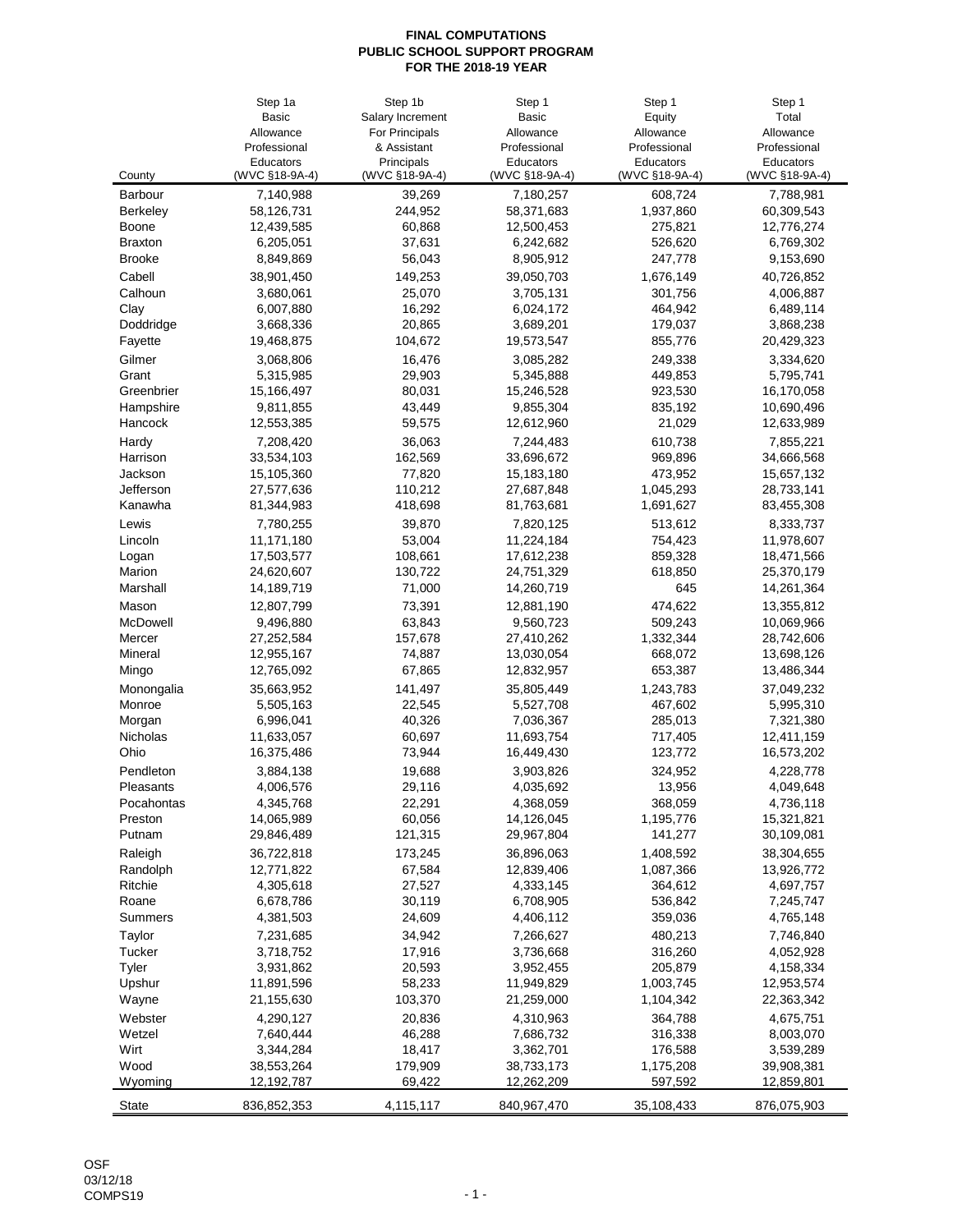|                 | Step 2         | Step 2         | Step 2         |
|-----------------|----------------|----------------|----------------|
|                 | <b>Basic</b>   | Equity         | Total          |
|                 | Allowance      | Allowance      | Allowance      |
|                 | Service        | Service        | Service        |
|                 | Personnel      | Personnel      | Personnel      |
| County          | (WVC §18-9A-5) | (WVC §18-9A-5) | (WVC §18-9A-5) |
| Barbour         | 2,427,127      | 169,446        | 2,596,573      |
| <b>Berkeley</b> | 19,916,714     | 813,347        | 20,730,061     |
| Boone           | 4,239,827      | 147,467        | 4,387,294      |
| <b>Braxton</b>  | 2,136,479      | 149,688        | 2,286,167      |
| <b>Brooke</b>   | 3,065,656      | 179,383        | 3,245,039      |
| Cabell          | 13,216,738     | 636,481        | 13,853,219     |
| Calhoun         | 1,222,159      | 82,114         | 1,304,273      |
| Clay            | 2,032,550      | 142,158        | 2,174,708      |
| Doddridge       | 1,235,762      | 41,116         | 1,276,878      |
| Fayette         | 6,672,349      | 212,442        | 6,884,791      |
| Gilmer          | 1,133,957      | 78,840         | 1,212,797      |
| Grant           | 1,869,978      | 126,188        | 1,996,166      |
| Greenbrier      | 5,213,148      | 271,789        | 5,484,937      |
| Hampshire       | 3,407,904      | 235,938        | 3,643,842      |
| Hancock         | 4,197,787      | 57,803         | 4,255,590      |
| Hardy           | 2,501,345      | 174,137        | 2,675,482      |
| Harrison        | 11,415,621     | 161,137        | 11,576,758     |
| Jackson         | 5,210,612      | 192,535        | 5,403,147      |
| Jefferson       | 9,345,275      | 561,037        | 9,906,312      |
| Kanawha         | 27,064,589     | 1,430,355      | 28,494,944     |
| Lewis           | 2,660,187      | 142,040        | 2,802,227      |
| Lincoln         | 3,603,208      | 216,787        | 3,819,995      |
| Logan           | 5,973,442      | 391,822        | 6,365,264      |
| Marion          | 8,275,980      |                | 8,275,980      |
| Marshall        | 4,775,675      | 39,858         | 4,815,533      |
| Mason           | 4,394,412      | 228,180        | 4,622,592      |
|                 |                |                |                |
| McDowell        | 3,286,670      | 108,909        | 3,395,579      |
| Mercer          | 8,981,276      | 408,460        | 9,389,736      |
| Mineral         | 4,394,821      | 279,470        | 4,674,291      |
| Mingo           | 4,452,453      | 253,847        | 4,706,300      |
| Monongalia      | 12,006,399     | 613,713        | 12,620,112     |
| Monroe          | 1,921,873      | 133,266        | 2,055,139      |
| Morgan          | 2,416,892      | 117,042        | 2,533,934      |
| Nicholas        | 3,878,203      | 250,888        | 4,129,091      |
| Ohio            | 5,486,575      | 240,998        | 5,727,573      |
| Pendleton       | 1,484,429      | 97,649         | 1,582,078      |
| Pleasants       | 1,344,980      |                | 1.344.980      |
| Pocahontas      | 1,527,417      | 104,881        | 1,632,298      |
| Preston         | 4,763,250      | 333,950        | 5,097,200      |
| Putnam          | 9,985,592      | 186,191        | 10,171,783     |
| Raleigh         | 12,412,359     | 474,764        | 12,887,123     |
| Randolph        | 4,272,123      | 301,776        | 4,573,899      |
| Ritchie         | 1,554,926      | 106,373        | 1,661,299      |
| Roane           | 2,275,817      | 163,657        | 2,439,474      |
| Summers         | 1,591,846      | 113,721        | 1,705,567      |
| Taylor          | 2,542,640      | 155,268        | 2,697,908      |
| Tucker          | 1,255,882      | 88,867         | 1,344,749      |
| Tyler           | 1,299,279      | 67,722         | 1,367,001      |
| Upshur          | 4,034,027      | 277,088        | 4,311,115      |
| Wayne           | 7,237,393      | 323,535        | 7,560,928      |
| Webster         | 1,485,232      | 103,462        | 1,588,694      |
| Wetzel          | 2,629,895      | 148,091        | 2,777,986      |
| Wirt            | 1,147,311      | 32,875         | 1,180,186      |
| Wood            | 13,182,522     | 757,303        | 13,939,825     |
| Wyoming         | 4,235,435      | 258,763        | 4,494,198      |
|                 |                |                |                |
| <b>State</b>    | 284,295,998    | 13,384,617     | 297,680,615    |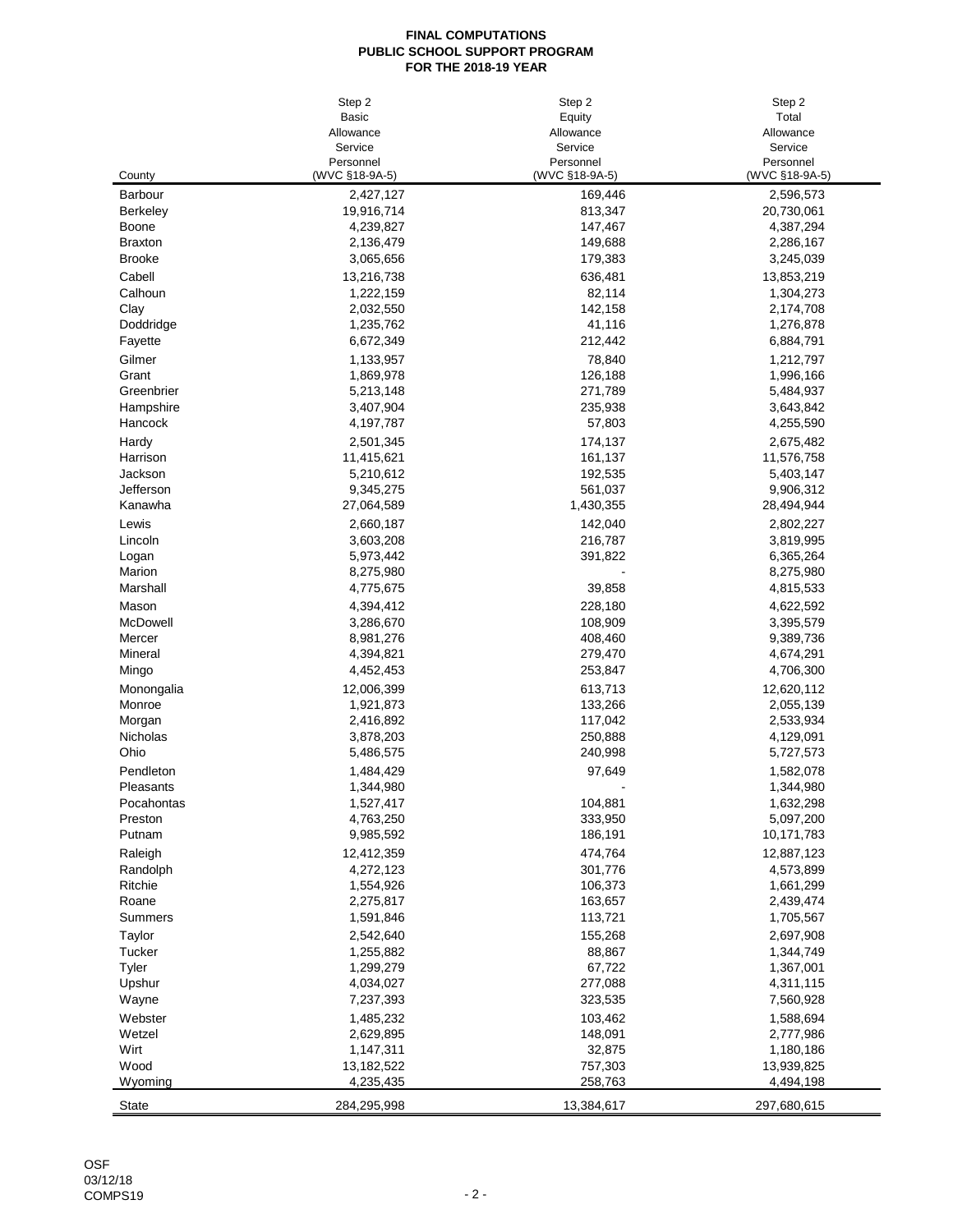|                 |                      | Step 4                     |                |                |                |
|-----------------|----------------------|----------------------------|----------------|----------------|----------------|
|                 | Step 3               | Allowance                  | Step 4         | Step 4         | Step 4         |
|                 | Allowance for        | for Transportation         | Allowance      | Allowance      | Total          |
|                 | <b>Fixed Charges</b> | <b>Excluding Allowance</b> | for Bus        | for Additional | Allowance for  |
|                 | 8.54%                | For Buses                  | Replacement    | <b>Buses</b>   | Transportation |
| County          | (WVC §18-9A-6)       | (WVC §18-9A-7)             | (WVC §18-9A-7) | (WVC §18-9A-7) | (WVC §18-9A-7) |
| <b>Barbour</b>  | 919,188              | 410,754                    | 212,536        |                | 623,290        |
| <b>Berkeley</b> | 7,140,387            | 4,555,559                  | 1,610,562      | 420,599        | 6,586,720      |
| Boone           | 1,505,721            | 855,599                    | 328,420        |                | 1,184,019      |
| <b>Braxton</b>  | 795,285              | 328,264                    | 178,529        |                | 506,793        |
| <b>Brooke</b>   | 1,093,441            | 735,585                    | 283,005        |                | 1,018,590      |
| Cabell          | 4,791,722            | 1,592,857                  | 884,220        |                | 2,477,077      |
| Calhoun         | 466,377              | 225,941                    | 106,099        |                | 332,040        |
| Clay            | 760,181              | 612,492                    | 220,707        |                | 833,199        |
| Doddridge       | 451,853              | 426,165                    | 160,140        |                | 586,305        |
| Fayette         | 2,410,397            | 1,413,670                  | 551,791        |                | 1,965,461      |
| Gilmer          | 401,716              | 229,718                    | 112,251        |                | 341,969        |
| Grant           | 683,195              | 303,443                    | 161,804        |                | 465,247        |
| Greenbrier      | 1,927,514            | 847,812                    | 468,761        |                | 1,316,573      |
| Hampshire       | 1,265,586            | 601,972                    | 359,726        |                | 961,698        |
| Hancock         | 1,483,839            | 772,011                    | 296,101        |                | 1,068,112      |
| Hardy           | 922,780              | 471,541                    | 210,960        |                | 682,501        |
| Harrison        | 4,074,323            | 1,451,754                  | 619,973        |                | 2,071,727      |
| Jackson         | 1,863,739            | 791,845                    | 355,651        |                | 1,147,496      |
| Jefferson       | 3,394,955            | 1,465,071                  | 677,956        |                | 2,143,027      |
| Kanawha         | 10,033,751           | 3,748,289                  | 1,367,454      |                | 5,115,743      |
| Lewis           | 980,216              | 518,710                    | 268,225        |                | 786,935        |
| Lincoln         | 1,379,206            | 974,680                    | 378,695        |                | 1,353,375      |
| Logan           | 2,177,990            | 1,443,471                  | 456,352        |                | 1,899,823      |
| Marion          | 2,959,271            | 1,536,759                  | 583,948        |                | 2,120,707      |
| Marshall        | 1,696,985            | 1,253,883                  | 445,134        |                | 1,699,017      |
| Mason           | 1,562,697            | 755,876                    | 388,486        |                | 1,144,362      |
| McDowell        | 1,197,951            | 858,987                    | 325,471        |                | 1,184,458      |
| Mercer          | 3,354,381            | 1,252,418                  | 603,573        |                | 1,855,991      |
| Mineral         | 1,634,959            | 1,071,308                  | 388,238        |                | 1,459,546      |
| Mingo           | 1,597,066            | 1,034,323                  | 447,771        | ÷.             | 1,482,094      |
| Monongalia      | 4,363,542            | 1,939,851                  | 747,625        | 274,869        | 2,962,345      |
| Monroe          | 709,816              | 358,560                    | 217,300        |                | 575,860        |
| Morgan          | 863,762              | 475,431                    | 218,761        |                | 694,192        |
| Nicholas        | 1,459,873            | 983,274                    | 362,127        |                | 1,345,401      |
| Ohio            | 1,965,461            | 599,165                    | 358,079        |                | 957,244        |
| Pendleton       | 506,220              | 432,100                    | 111,018        |                | 543,118        |
| Pleasants       | 474,698              | 269,446                    | 111,552        |                | 380,998        |
| Pocahontas      | 561,613              | 366,268                    | 176,210        |                | 542,478        |
| Preston         | 1,791,808            | 851,089                    | 417,665        |                | 1,268,754      |
| Putnam          | 3,544,783            | 1,394,638                  | 653,718        |                | 2,048,356      |
| Raleigh         | 4,528,107            | 1,947,288                  | 1,036,263      |                | 2,983,551      |
| Randolph        | 1,646,555            | 578,022                    | 297,065        |                | 875,087        |
| Ritchie         | 554,896              | 282,519                    | 182,159        |                | 464,678        |
| Roane           | 849,394              | 515,499                    | 267,560        |                | 783,059        |
| <b>Summers</b>  | 578,522              | 375,816                    | 177,216        |                | 553,032        |
| Taylor          | 920,883              | 466,997                    | 199,100        |                | 666,097        |
| Tucker          | 471,015              | 283,195                    | 121,463        |                | 404,658        |
| Tyler           | 486,133              | 410,610                    | 176,661        |                | 587,271        |
| Upshur          | 1,523,105            | 483,893                    | 303,556        |                | 787,449        |
| Wayne           | 2,620,991            | 1,673,612                  | 629,250        |                | 2,302,862      |
| Webster         | 551,959              | 349,897                    | 162,702        |                | 512,599        |
| Wetzel          | 950,743              | 636,950                    | 283,252        |                | 920,202        |
| Wirt            | 417,631              | 214,308                    | 137,987        |                | 352,295        |
| Wood            | 4,765,965            | 1,765,414                  | 609,789        |                | 2,375,203      |
| Wyoming         | 1,508,467            | 742,780                    | 324,583        |                | 1,067,363      |
|                 |                      |                            |                |                |                |
| <b>State</b>    | 103,542,614          | 50,937,379                 | 21,735,200     | 695,468        | 73,368,047     |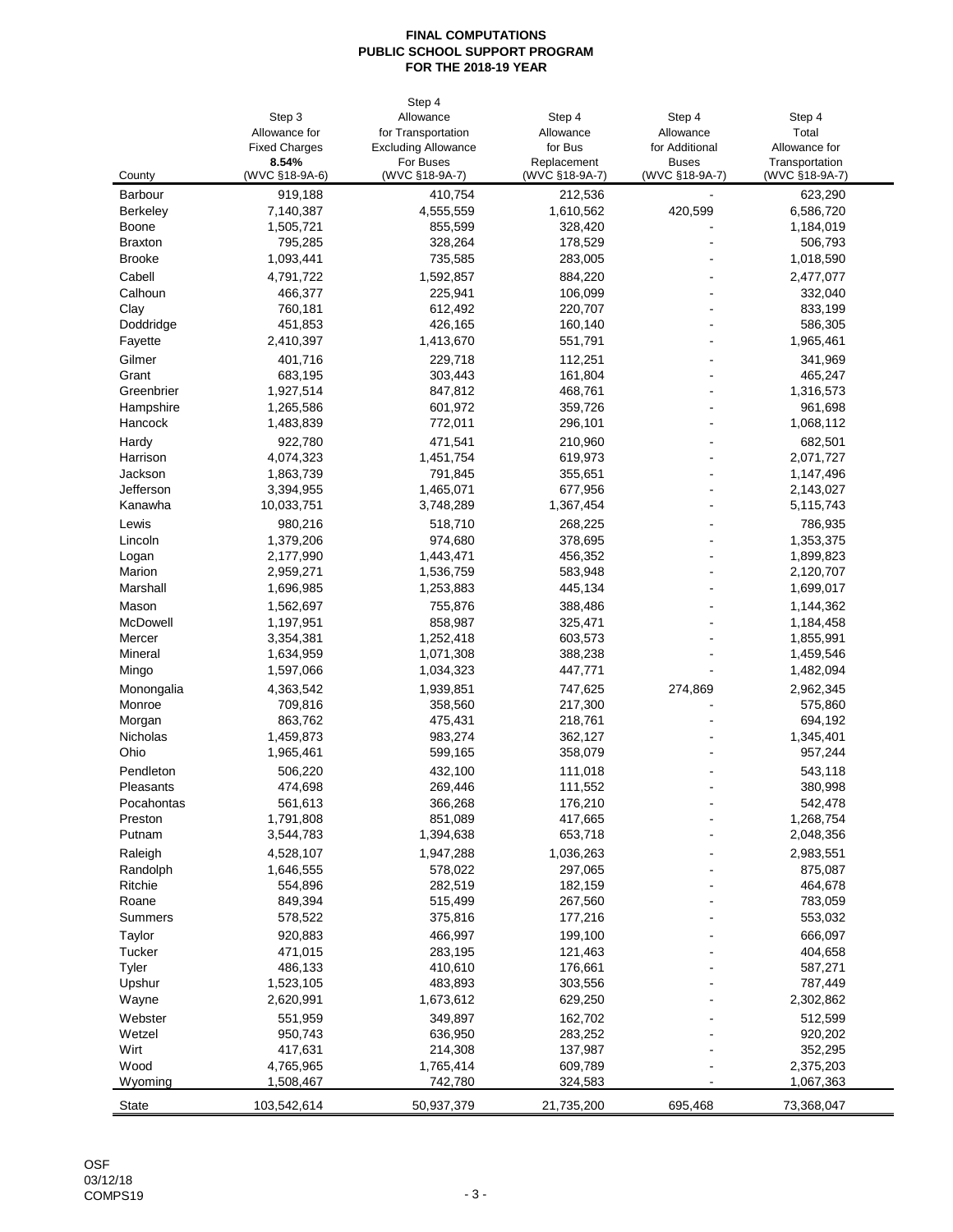|                 | Step 5                      | Step 5                      | Step 5                 |
|-----------------|-----------------------------|-----------------------------|------------------------|
|                 | Basic                       | Equity                      | <b>Total Allowance</b> |
|                 | Allowance for               | Allowance for               | For Professional       |
|                 | <b>Professional Student</b> | <b>Professional Student</b> | <b>Student Support</b> |
|                 | <b>Support Personnel</b>    | <b>Support Personnel</b>    | Personnel              |
| County          | (WVC §18-9A-8)              | (WVC §18-9A-8)              | (WVC §18-9A-8)         |
| <b>Barbour</b>  | 347,601                     | 30,169                      | 377,770                |
| <b>Berkeley</b> | 2,479,364                   | 92,122                      | 2,571,486              |
| Boone           | 455,659                     | 12,165                      | 467,824                |
| <b>Braxton</b>  | 237,358                     | 19,646                      | 257,004                |
| <b>Brooke</b>   | 391,315                     | 13,713                      | 405,028                |
| Cabell          | 1,466,086                   | 63,004                      | 1,529,090              |
| Calhoun         | 139,776                     | 10,153                      | 149,929                |
| Clay            | 221,168                     | 16,425                      | 237,593                |
| Doddridge       | 139,170                     | 6,736                       | 145,906                |
| Fayette         | 872,654                     | 38,018                      | 910,672                |
| Gilmer          | 144,627                     | 11,888                      | 156,515                |
| Grant           | 191,564                     | 16,468                      | 208,032                |
| Greenbrier      | 862,614                     | 52,816                      | 915,430                |
| Hampshire       | 446,791                     | 38,374                      | 485,165                |
| Hancock         | 483,994                     | 1,595                       | 485,589                |
| Hardy           | 253,298                     | 21,384                      | 274,682                |
| Harrison        | 1,417,003                   | 48,369                      | 1,465,372              |
| Jackson         | 738,318                     | 25,048                      | 763,366                |
| Jefferson       | 1,071,207                   | 42,916                      | 1,114,123              |
| Kanawha         | 5,416,750                   | 124,232                     | 5,540,982              |
| Lewis           | 320,706                     | 21,266                      | 341,972                |
| Lincoln         | 328,760                     | 22,587                      | 351,347                |
| Logan           | 635,140                     | 31,430                      | 666,570                |
| Marion          | 983,094                     | 22,634                      | 1,005,728              |
| Marshall        | 794,124                     |                             | 794,124                |
| Mason           | 307,967                     | 12,192                      | 320,159                |
| McDowell        | 537,145                     | 24,840                      | 561,985                |
| Mercer          | 1,091,463                   | 54,658                      | 1,146,121              |
| Mineral         | 730,743                     | 41,557                      | 772,300                |
| Mingo           | 485,165                     | 23,194                      | 508,359                |
| Monongalia      | 1,377,070                   | 48,927                      | 1,425,997              |
| Monroe          | 240,638                     | 20,570                      | 261,208                |
| Morgan          | 249,611                     | 9,389                       | 259,000                |
| Nicholas        | 523,099                     | 31,184                      | 554,283                |
| Ohio            | 709,120                     | 4,871                       | 713,991                |
| Pendleton       | 106,960                     | 9,815                       | 116,775                |
| Pleasants       | 163,477                     | 416                         | 163,893                |
| Pocahontas      | 190,779                     | 17,069                      | 207,848                |
| Preston         | 517,896                     | 44,442                      | 562,338                |
| Putnam          | 1,221,989                   | 5,149                       | 1,227,138              |
| Raleigh         | 1,760,473                   | 70,079                      | 1,830,552              |
| Randolph        | 718,606                     | 61,231                      | 779,837                |
| Ritchie         | 127,885                     | 10,671                      | 138,556                |
| Roane           | 242,696                     | 18,145                      | 260,841                |
| Summers         | 279,856                     | 23,694                      | 303,550                |
| Taylor          | 317,626                     | 20,797                      | 338,423                |
| Tucker          | 108,346                     | 9,374                       | 117,720                |
| Tyler           | 158,043                     | 9,051                       | 167,094                |
| Upshur          | 526,162                     | 44,104                      | 570,266                |
| Wayne           | 729,548                     | 36,943                      | 766,491                |
| Webster         | 183,612                     | 15,162                      | 198,774                |
| Wetzel          | 336,864                     | 14,897                      | 351,761                |
| Wirt            | 161,469                     | 9,346                       | 170,815                |
| Wood            | 1,898,511                   | 60,835                      | 1,959,346              |
| Wyoming         | 295,909                     | 13,631                      | 309,540                |
| <b>State</b>    | 37,136,869                  | 1,549,391                   | 38,686,260             |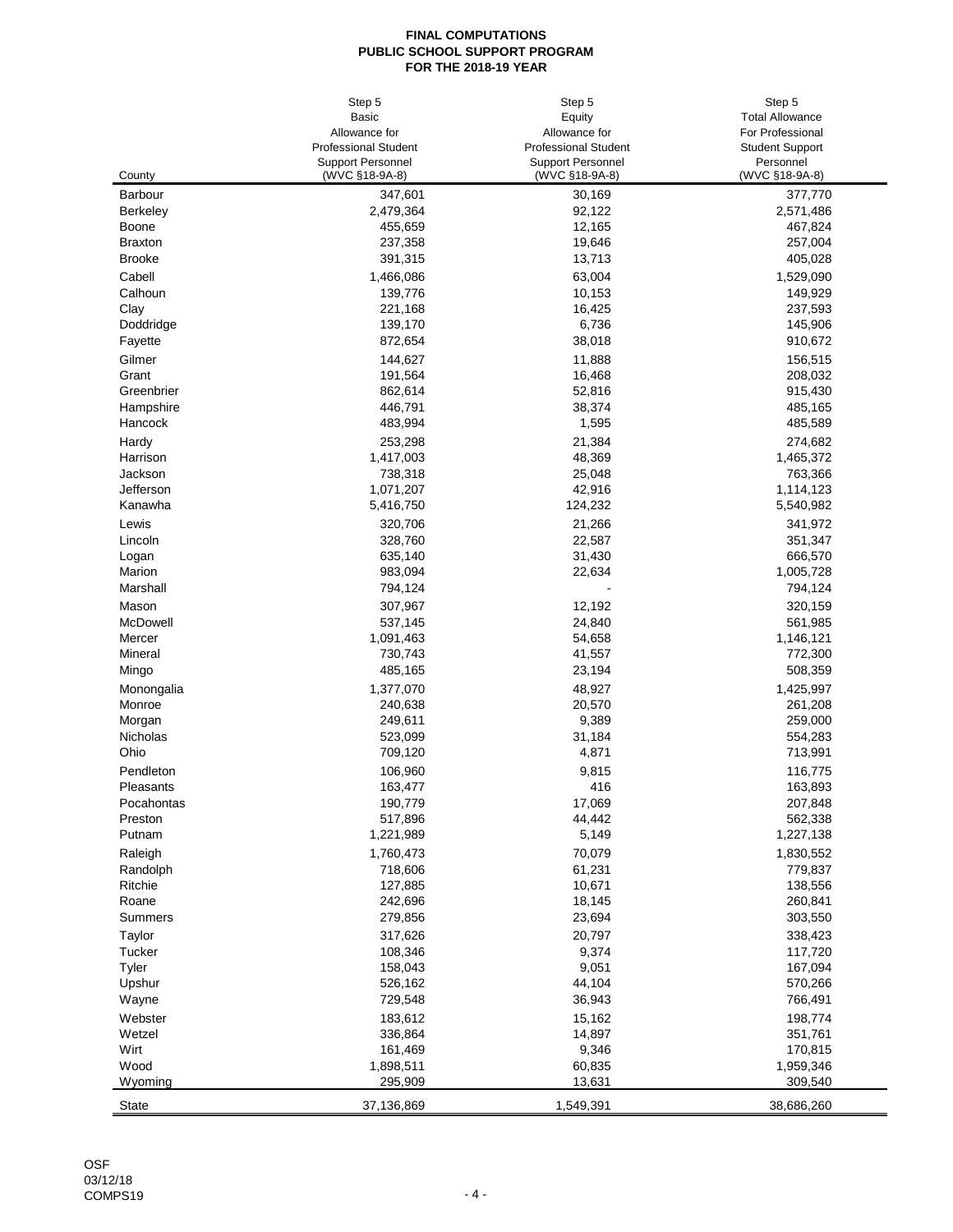|                 |                        |                         |                         |                   | Step 6                 |
|-----------------|------------------------|-------------------------|-------------------------|-------------------|------------------------|
|                 | Step 6a                | Step 6b                 | Step 6c                 | Step 6d           | <b>Total Allowance</b> |
|                 | Allowance              | Allowance for           | Allowance for           | Allowance         | Current Expense,       |
|                 | for Other              | Prof. Pers              | Service Personnel       | for Faculty       | Substitute Costs, &    |
|                 | <b>Current Expense</b> | <b>Substitute Costs</b> | <b>Substitute Costs</b> | Senates           | <b>Faculty Senates</b> |
| County          | (WVC §18-9A-9(1))      | (WVC §18-9A-9(2))       | (WVC §18-9A-9(3))       | (WVC §18-9A-9(4)) | (WVC §18-9A-9)         |
| <b>Barbour</b>  | 968,182                | 192,864                 | 63,533                  | 32,386            | 1,256,965              |
| <b>Berkeley</b> | 8,207,301              | 1,619,025               | 522,265                 | 279,150           | 10,627,741             |
| Boone           | 1,701,716              | 335,182                 | 111,262                 | 57,240            | 2,205,400              |
| <b>Braxton</b>  | 847,509                | 168,270                 | 56,124                  | 29,524            | 1,101,427              |
| <b>Brooke</b>   | 1,244,902              | 244,991                 | 79,355                  | 46,800            | 1,616,048              |
| Cabell          | 5,385,815              | 1,058,875               | 343,312                 | 184,480           | 6,972,482              |
| Calhoun         | 501,999                | 102,172                 | 32,787                  | 16,840            | 653,798                |
| Clay            | 815,231                | 161,328                 | 53,301                  | 28,060            | 1,057,920              |
| Doddridge       | 502,080                | 98,935                  | 33,237                  | 21,350            | 655,602                |
|                 |                        |                         |                         |                   |                        |
| Fayette         | 2,699,975              | 537,246                 | 176,529                 | 90,656            | 3,504,406              |
| Gilmer          | 439,491                | 85,820                  | 29,560                  | 14,450            | 569,321                |
| Grant           | 728,940                | 143,252                 | 47,313                  | 23,996            | 943,501                |
| Greenbrier      | 2,077,099              | 418,755                 | 137,551                 | 71,980            | 2,705,385              |
| Hampshire       | 1,335,842              | 266,348                 | 88,463                  | 45,658            | 1,736,311              |
| Hancock         | 1,733,108              | 340,066                 | 110,474                 | 57,000            | 2,240,648              |
| Hardy           | 977,310                | 193,777                 | 65,291                  | 32,300            | 1,268,678              |
| Harrison        | 4,571,061              | 902,107                 | 291,423                 | 163,284           | 5,927,875              |
| Jackson         | 1,996,433              | 400,323                 | 130,100                 | 68,920            | 2,595,776              |
| Jefferson       | 3,849,290              | 757,531                 | 245,973                 | 131,500           | 4,984,294              |
| Kanawha         | 11,127,384             | 2,244,761               | 709,300                 | 397,728           | 14,479,173             |
| Lewis           | 1,066,379              | 211,297                 | 70,436                  | 38,290            | 1,386,402              |
| Lincoln         | 1,466,798              | 287,272                 | 95,902                  | 49,998            | 1,899,970              |
|                 |                        | 484,764                 | 159,032                 | 80,200            |                        |
| Logan<br>Marion | 2,463,486              | 669,898                 |                         | 119,342           | 3,187,482              |
|                 | 3,395,339              |                         | 216,431                 |                   | 4,401,010              |
| Marshall        | 1,977,533              | 396,486                 | 127,660                 | 75,420            | 2,577,099              |
| Mason           | 1,766,243              | 344,148                 | 115,480                 | 59,600            | 2,285,471              |
| McDowell        | 1,296,540              | 262,155                 | 84,770                  | 44,600            | 1,688,065              |
| Mercer          | 3,788,671              | 746,474                 | 241,504                 | 126,800           | 4,903,449              |
| Mineral         | 1,737,334              | 347,741                 | 112,154                 | 61,858            | 2,259,087              |
| Mingo           | 1,781,631              | 352,213                 | 116,486                 | 59,700            | 2,310,030              |
| Monongalia      | 4,916,663              | 969,295                 | 313,406                 | 167,200           | 6,366,564              |
| Monroe          | 754,534                | 150,105                 | 49,967                  | 25,968            | 980,574                |
| Morgan          | 973,196                | 191,819                 | 63,131                  | 35,064            | 1,263,210              |
| Nicholas        | 1,583,592              | 315,482                 | 103,538                 | 52,350            | 2,054,962              |
| Ohio            | 2,234,674              | 441,782                 | 142,446                 | 80,466            | 2,899,368              |
| Pendleton       | 547,011                | 107,033                 | 36,613                  | 17,354            | 708,011                |
| Pleasants       | 535,991                | 109,391                 | 34,232                  | 20,100            | 699,714                |
| Pocahontas      | 593,820                | 117,601                 | 39,324                  | 19,006            | 769,751                |
| Preston         | 1,915,088              | 377,709                 | 125,212                 | 63,290            | 2,481,299              |
| Putnam          | 4,082,029              | 805,430                 | 260,204                 | 140,321           | 5,287,984              |
|                 |                        |                         |                         |                   |                        |
| Raleigh         | 5,081,145              | 1,010,886               | 328,016                 | 170,460           | 6,590,507              |
| Randolph        | 1,708,604              | 344,426                 | 113,149                 | 58,424            | 2,224,603              |
| Ritchie         | 596,416                | 115,910                 | 39,884                  | 21,312            | 773,522                |
| Roane           | 919,794                | 180,606                 | 61,362                  | 31,630            | 1,193,392              |
| Summers         | 643,871                | 130,137                 | 42,639                  | 22,400            | 839,047                |
| Taylor          | 1,027,209              | 203,744                 | 66,302                  | 34,840            | 1,332,095              |
| Tucker          | 503,153                | 98,724                  | 33,320                  | 16,096            | 651,293                |
| Tyler           | 548,343                | 107,656                 | 36,529                  | 20,984            | 713,512                |
| Upshur          | 1,623,624              | 322,546                 | 103,892                 | 53,700            | 2,103,762              |
| Wayne           | 2,963,220              | 582,631                 | 191,292                 | 100,000           | 3,837,143              |
| Webster         | 585,792                | 116,811                 | 38,793                  | 19,700            | 761,096                |
| Wetzel          | 1,063,575              | 210,206                 | 69,767                  | 48,760            | 1,392,308              |
| Wirt            | 476,957                | 95,042                  | 31,585                  | 15,900            | 619,484                |
| Wood            | 5,332,359              | 1,060,321               | 339,904                 | 187,533           | 6,920,117              |
| Wyoming         | 1,690,005              | 329,685                 | 110,500                 | 57,300            | 2,187,490              |
|                 |                        |                         |                         |                   |                        |
| <b>State</b>    | 115,351,287            | 22,869,054              | 7,442,015               | 3,989,268         | 149,651,624            |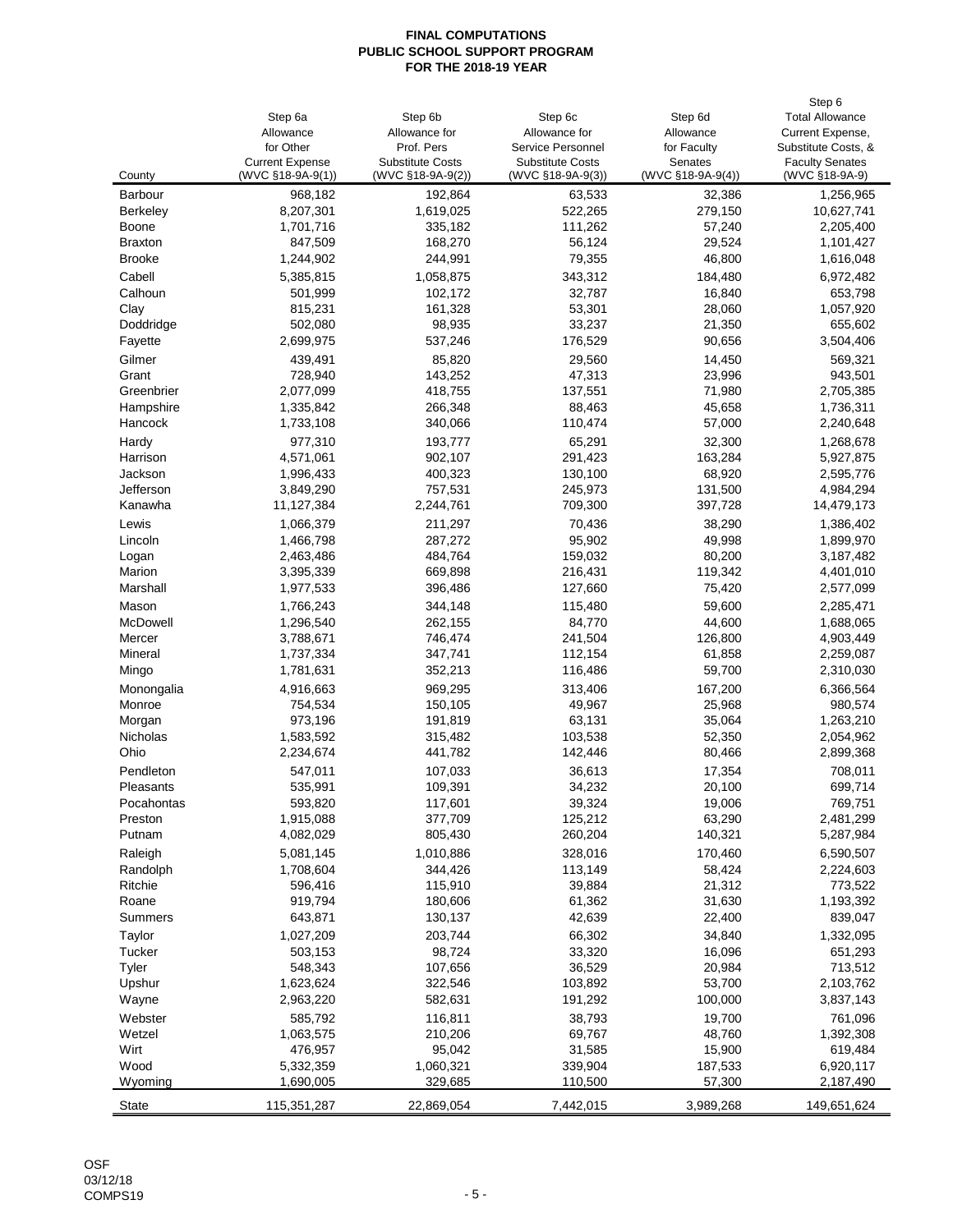|                     | Step 7a                | Step 7b               | Step 7c               | Step 7                 |
|---------------------|------------------------|-----------------------|-----------------------|------------------------|
|                     | Allowance for          | Allowance for         | Allowance             | <b>Total Allow for</b> |
|                     | Improvement of         | 21st Century          | For Advanced          | Improvement of         |
|                     | Instructional          | Technology            | Placement             | Instructional          |
|                     | Programs               | Systems               | Programs              | Programs               |
| County              | (WVC §18-9A-10(a)(1))  | (WVC §18-9A-10(a)(2)) | (WVC §18-9A-10(a)(3)) | (WVC §18-9A-10)        |
| <b>Barbour</b>      | 497,367                | 197,684               | 3,130                 | 698,181                |
| <b>Berkeley</b>     | 3,050,176              | 1,429,998             | 32,426                | 4,512,600              |
| <b>Boone</b>        | 757,707<br>453,875     | 323,358<br>176,689    | 11,437<br>3,692       | 1,092,502              |
| <b>Braxton</b>      |                        |                       |                       | 634,256                |
| <b>Brooke</b>       | 597,584                | 246,062               | 5,699                 | 849,345                |
| Cabell              | 2,079,667              | 961,506               | 32,265                | 3,073,438              |
| Calhoun             | 315,370                | 109,829               | 1,445                 | 426,644<br>617,182     |
| Clay<br>Doddridge   | 442,657<br>329,406     | 171,274<br>116,606    | 3,251<br>3,010        | 449,022                |
| Fayette             | 1,129,813              | 502,984               | 14,006                | 1,646,803              |
|                     |                        |                       |                       |                        |
| Gilmer              | 295,937                | 100,448               | 1,766                 | 398,151                |
| Grant<br>Greenbrier | 403,904<br>891,708     | 152,567<br>388,044    | 3,612<br>6,742        | 560,083<br>1,286,494   |
| Hampshire           | 637,598                | 265,378               | 3,812                 | 906,788                |
| Hancock             | 769,951                | 329,268               | 5,739                 | 1,104,958              |
|                     |                        |                       |                       |                        |
| Hardy               | 507,613                | 202,630               | 5,057                 | 715,300                |
| Harrison<br>Jackson | 1,776,536<br>862,295   | 815,176<br>373,845    | 25,242<br>13,645      | 2,616,954<br>1,249,785 |
| Jefferson           | 1,549,725              | 705,688               | 24,400                | 2,279,813              |
| Kanawha             | 4,162,207              | 1,966,808             | 70,109                | 6,199,124              |
|                     |                        |                       |                       |                        |
| Lewis               | 537,652                | 217,131               | 5,177                 | 759,960                |
| Lincoln             | 671,395                | 281,692<br>452,376    | 2,849<br>9,952        | 955,936                |
| Logan<br>Marion     | 1,024,975<br>1,382,249 | 624,842               | 21,550                | 1,487,303<br>2,028,641 |
| Marshall            | 850,818                | 368,305               | 11,277                | 1,230,400              |
|                     |                        |                       |                       |                        |
| Mason               | 779,366                | 333,813               | 10,233                | 1,123,412              |
| McDowell<br>Mercer  | 616,516<br>1,526,190   | 255,201<br>694,327    | 3,451<br>12,842       | 875,168<br>2,233,359   |
| Mineral             | 780,960                | 334,583               | 7,183                 | 1,122,726              |
| Mingo               | 786,673                | 337,340               | 9,752                 | 1,133,765              |
|                     |                        |                       |                       |                        |
| Monongalia          | 1,910,655<br>421,980   | 879,919               | 41,776                | 2,832,350<br>589,412   |
| Monroe<br>Morgan    | 506,906                | 161,292<br>202,289    | 6,140<br>4,816        | 714,011                |
| Nicholas            | 720,397                | 305,347               | 5,458                 | 1,031,202              |
| Ohio                | 955,834                | 418,999               | 12,240                | 1,387,073              |
| Pendleton           | 322,914                | 113,471               | 1,043                 | 437,428                |
| Pleasants           | 326,035                |                       | 2,247                 | 443,259                |
| Pocahontas          | 337,494                | 114,977<br>120,509    | 1,605                 | 459,608                |
| Preston             | 831,444                | 358,953               | 7,264                 | 1,197,661              |
| Putnam              | 1,625,887              | 742,453               | 32,265                | 2,400,605              |
| Raleigh             | 1,966,921              | 907,080               | 29,135                | 2,903,136              |
| Randolph            | 764,221                | 326,502               | 7,826                 | 1,098,549              |
| Ritchie             | 368,494                | 135,473               | 1,886                 | 505,853                |
| Roane               | 489,907                | 194,083               | 2,087                 | 686,077                |
| Summers             | 381,175                | 141,595               | 1,926                 | 524,696                |
| Taylor              | 519,613                | 208,423               | 3,050                 | 731,086                |
| Tucker              | 315,296                | 109,793               | 3,612                 | 428,701                |
| Tyler               | 348,334                | 125,742               | 2,889                 | 476,965                |
| Upshur              | 719,965                | 305,139               | 4,374                 | 1,029,478              |
| Wayne               | 1,211,794              | 542,559               | 9,391                 | 1,763,744              |
| Webster             | 360,734                | 131,727               | 6,220                 | 498,681                |
| Wetzel              | 536,152                | 216,407               | 4,735                 | 757,294                |
| Wirt                | 311,711                | 108,062               | 1,124                 | 420,897                |
| Wood                | 2,073,667              | 958,610               | 28,252                | 3,060,529              |
| Wyoming             | 749,263                | 319,275               | 9,551                 | 1,078,089              |
|                     |                        |                       |                       |                        |
| <b>State</b>        | 49,544,683             | 21,584,131            | 595,663               | 71,724,477             |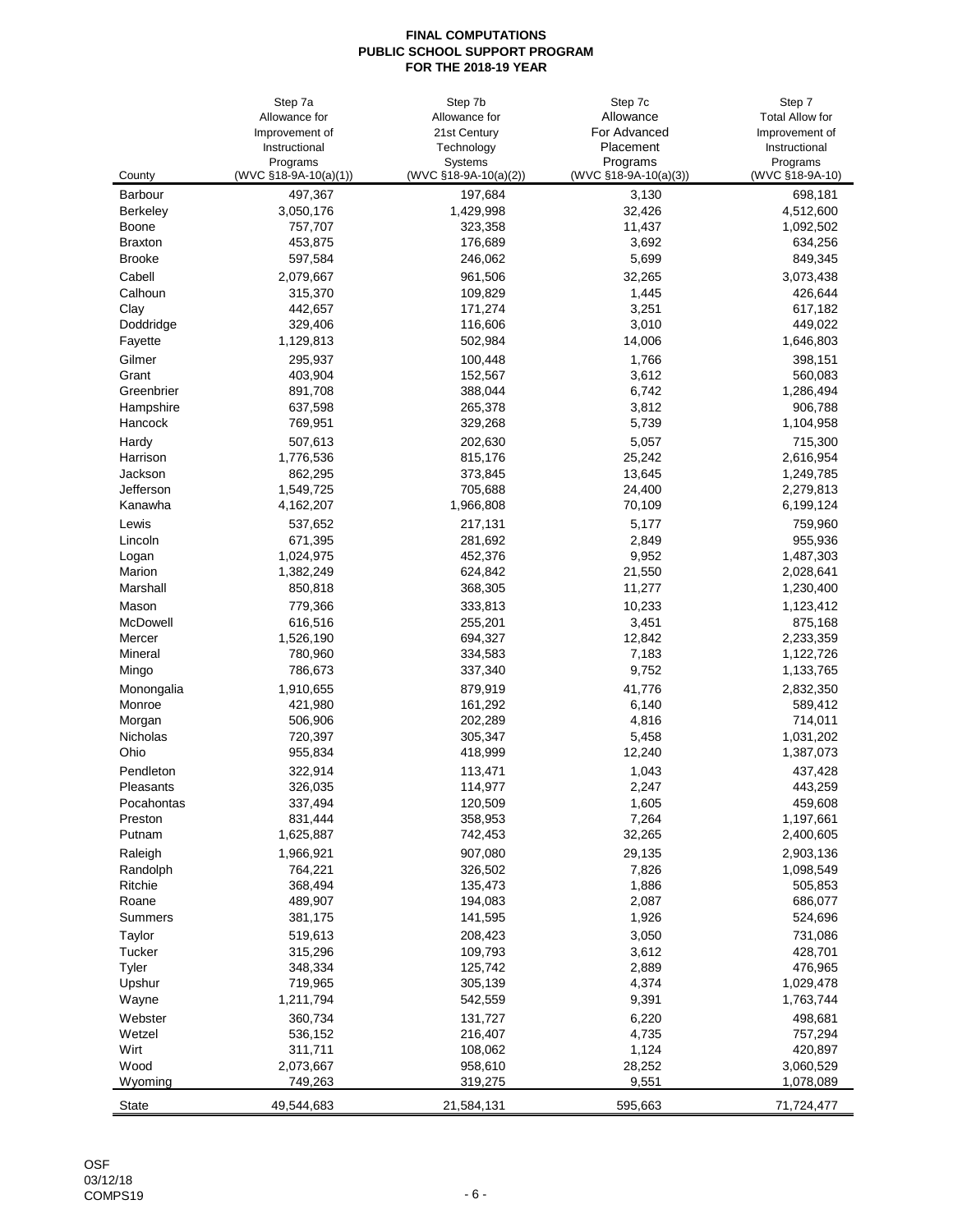|                                 | Step 8<br><b>Total Basic</b> |                              | Step 9a<br>Adjustements for | Step 10<br><b>Basic State Aid</b> |
|---------------------------------|------------------------------|------------------------------|-----------------------------|-----------------------------------|
|                                 | Program                      | Step 9                       | <b>Taxes Not Collected</b>  | Allowance for                     |
|                                 | Allowance                    | <b>Local Share</b>           | & Pmts In Lieu of Taxes     | <b>County Boards</b>              |
| County                          | (WVC §18-9A-12)              | (WVC §18-9A-11)              | (WVC §18-9A-12)             | (WVC §18-9A-12)                   |
| Barbour                         | 14,260,948                   | (3,643,350)                  |                             | 10,617,598                        |
| <b>Berkeley</b>                 | 112,478,538                  | (24, 240, 737)               | (634, 225)                  | 87,603,576                        |
| Boone                           | 23,619,034                   | (4,888,170)                  |                             | 18,730,864                        |
| <b>Braxton</b><br><b>Brooke</b> | 12,350,234                   | (3,453,584)                  |                             | 8,896,650                         |
|                                 | 17,381,181                   | (5,692,561)                  | (24, 780)                   | 11,663,840                        |
| Cabell                          | 73,423,880                   | (18, 722, 212)               |                             | 54,701,668                        |
| Calhoun<br>Clay                 | 7,339,948<br>12,169,897      | (1,073,560)<br>(1, 267, 544) |                             | 6,266,388<br>10,902,353           |
| Doddridge                       | 7,433,804                    | (7,433,804)                  |                             |                                   |
| Fayette                         | 37,751,853                   | (7,429,950)                  |                             | 30,321,903                        |
| Gilmer                          | 6,415,089                    | (1,564,984)                  |                             | 4,850,105                         |
| Grant                           | 10,651,965                   | (6,087,624)                  |                             | 4,564,341                         |
| Greenbrier                      | 29,806,391                   | (7,955,284)                  |                             | 21,851,107                        |
| Hampshire                       | 19,689,886                   | (6, 196, 598)                |                             | 13,493,288                        |
| Hancock                         | 23,272,725                   | (5,687,038)                  |                             | 17,585,687                        |
| Hardy                           | 14,394,644                   | (4,781,120)                  |                             | 9,613,524                         |
| Harrison                        | 62,399,577                   | (20, 756, 754)               |                             | 41,642,823                        |
| Jackson                         | 28,680,441                   | (7, 115, 115)                | 49,660                      | 21,614,986                        |
| Jefferson                       | 52,555,665                   | (15, 897, 457)               |                             | 36,658,208                        |
| Kanawha                         | 153,319,025                  | (51, 651, 186)               | 99,886                      | 101,767,725                       |
| Lewis                           | 15,391,449                   | (5, 172, 283)                |                             | 10,219,166                        |
| Lincoln                         | 21,738,436                   | (2,457,455)                  | 447                         | 19,281,428                        |
| Logan                           | 34,255,998                   | (7,026,323)                  |                             | 27,229,675                        |
| Marion                          | 46, 161, 516                 | (13, 173, 633)               | 651,271                     | 33,639,154                        |
| Marshall                        | 27,074,522                   | (22, 153, 462)               |                             | 4,921,060                         |
| Mason                           | 24,414,505                   | (5,635,423)                  | 96,775                      | 18,875,857                        |
| McDowell                        | 18,973,172                   | (3,775,392)                  |                             | 15,197,780                        |
| Mercer                          | 51,625,643                   | (9,686,580)                  | (6,886)                     | 41,932,177                        |
| Mineral                         | 25,621,035                   | (5,083,372)                  |                             | 20,537,663                        |
| Mingo                           | 25,223,958                   | (4,733,268)                  |                             | 20,490,690                        |
| Monongalia                      | 67,620,142                   | (27,960,500)                 | (952, 619)                  | 38,707,023                        |
| Monroe                          | 11,167,319                   | (2,075,736)                  |                             | 9,091,583                         |
| Morgan                          | 13,649,489                   | (4,492,804)                  | (119)                       | 9,156,566                         |
| Nicholas                        | 22,985,971                   | (4,651,941)                  | (53, 192)                   | 18,280,838                        |
| Ohio                            | 30,223,912                   | (11, 557, 299)               |                             | 18,666,613                        |
| Pendleton                       | 8,122,408                    | (2,356,504)                  |                             | 5,765,904                         |
| Pleasants                       | 7,557,190                    | (2,719,017)                  | (617, 400)                  | 4,220,773                         |
| Pocahontas                      | 8,909,714                    | (3,464,184)                  |                             | 5,445,530                         |
| Preston                         | 27,720,881                   | (6,958,340)                  |                             | 20,762,541                        |
| Putnam                          | 54,789,730                   | (15, 188, 239)               | 139,291                     | 39,740,782                        |
| Raleigh                         | 70,027,631                   | (15, 965, 771)               | (33,981)                    | 54,027,879                        |
| Randolph                        | 25,125,302                   | (6,731,404)                  |                             | 18,393,898                        |
| Ritchie                         | 8,796,561                    | (5,038,556)                  |                             | 3,758,005                         |
| Roane                           | 13,457,984                   | (2,443,405)                  |                             | 11,014,579                        |
| Summers                         | 9,269,562                    | (2,648,361)                  |                             | 6,621,201                         |
| Taylor                          | 14,433,332                   | (4,611,846)                  |                             | 9,821,486                         |
| Tucker                          | 7,471,064                    | (3,362,751)                  |                             | 4,108,313                         |
| Tyler                           | 7,956,310                    | (5,080,423)<br>(5,767,984)   | (7,503)                     | 2,875,887                         |
| Upshur<br>Wayne                 | 23,278,749<br>41,215,501     | (6, 344, 311)                |                             | 17,503,262<br>34,871,190          |
|                                 |                              |                              |                             |                                   |
| Webster                         | 8,787,554<br>15,153,364      | (1,436,014)                  |                             | 7,351,540                         |
| Wetzel                          |                              | (11, 262, 940)               | (131, 334)                  | 3,759,090                         |
| Wirt<br>Wood                    | 6,700,597<br>72,929,366      | (760, 976)<br>(16, 861, 988) | (269, 992)                  | 5,939,621<br>55,797,386           |
| Wyoming                         | 23,504,948                   | (4,445,592)                  |                             | 19,059,356                        |
|                                 |                              |                              |                             |                                   |
| State                           | 1,610,729,540                | (458,622,709)                | (1,694,701)                 | 1,150,412,130                     |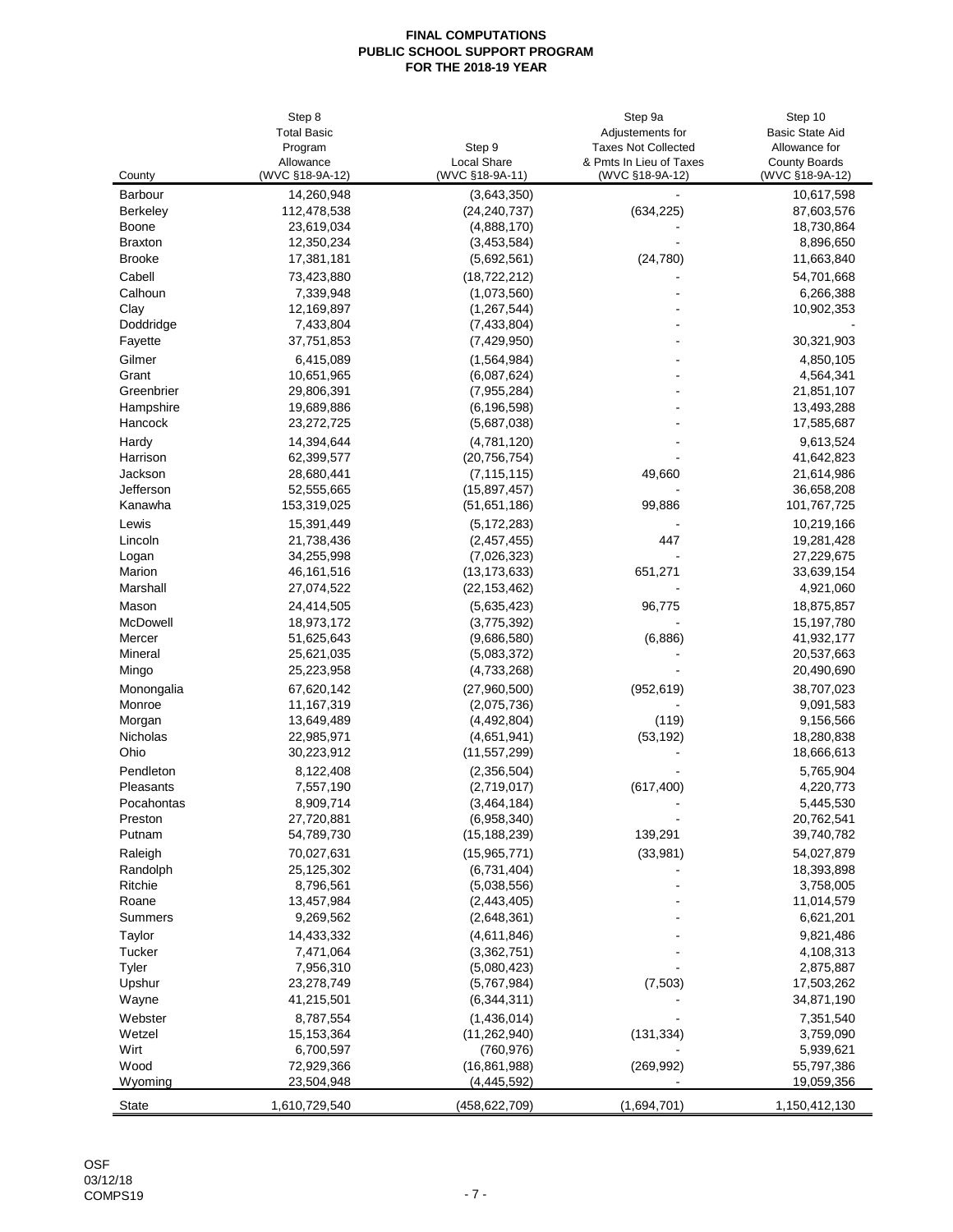# **FINAL COMPUTATIONS PUBLIC SCHOOL SUPPORT PROGRAM ENROLLMENT INFORMATION FOR THE 2018-19 YEAR**

| County            | 2017-18<br>2nd Month<br><b>Headcount</b><br><b>Enrollment</b> | Adjustments<br>Headcount to<br>FTE | <b>FTE</b><br>Enrollment | 2016-17<br>Certified<br>Adults | <b>Net</b><br><b>Enrollment</b><br><b>With Certified</b><br>Adults | Additional<br>Adjustments/<br>WVC §18-5-11 &<br>WVC §18-9A-2 | Net<br><b>Enrollment</b><br><b>Adjusted For</b><br><b>SA Funding</b> |
|-------------------|---------------------------------------------------------------|------------------------------------|--------------------------|--------------------------------|--------------------------------------------------------------------|--------------------------------------------------------------|----------------------------------------------------------------------|
| <b>Barbour</b>    | 2,300                                                         | (0.90)                             | 2,299.10                 | ä,                             | 2,299.10                                                           | $\blacksquare$                                               | 2,299.10                                                             |
| <b>Berkeley</b>   | 19,294                                                        | (49.73)                            | 19,244.27                | 1.38                           | 19,245.65                                                          |                                                              | 19,245.65                                                            |
| Boone             | 4,010                                                         |                                    | 4,010.00                 | 1.99                           | 4,011.99                                                           |                                                              | 4,011.99                                                             |
| <b>Braxton</b>    | 1,999                                                         | (0.90)                             | 1,998.10                 | ÷.                             | 1,998.10                                                           |                                                              | 1,998.10                                                             |
| <b>Brooke</b>     | 2,935                                                         | $\blacksquare$                     | 2,935.00                 |                                | 2,935.00                                                           |                                                              | 2,935.00                                                             |
| Cabell            | 12,739                                                        | (41.32)                            | 12,697.68                |                                | 12,697.68                                                          |                                                              | 12,697.68                                                            |
| Calhoun           | 1,028                                                         | (2.18)                             | 1,025.82                 |                                | 1,025.82                                                           | 111.36                                                       | 1,137.18                                                             |
| Clay              | 1,922                                                         | $\overline{a}$                     | 1,922.00                 |                                | 1,922.00                                                           |                                                              | 1,922.00                                                             |
| Doddridge         | 1,116                                                         | (1.00)                             | 1,115.00                 |                                | 1,115.00                                                           | 89.21                                                        | 1,204.21                                                             |
| Fayette           | 6,365                                                         |                                    | 6,365.00                 | 0.50                           | 6,365.50                                                           | $\blacksquare$                                               | 6,365.50                                                             |
| Gilmer            | 797                                                           |                                    | 797.00                   |                                | 797.00                                                             | 285.49                                                       | 1,082.49                                                             |
| Grant             | 1,656                                                         | (0.98)                             | 1,655.02                 | 3.04                           | 1,658.06                                                           |                                                              | 1,658.06                                                             |
| Greenbrier        | 4,897                                                         |                                    | 4,897.00                 |                                | 4,897.00                                                           |                                                              | 4,897.00                                                             |
| Hampshire         | 3,153                                                         | (3.60)                             | 3,149.40                 |                                | 3,149.40                                                           |                                                              | 3,149.40                                                             |
| Hancock           | 4,086                                                         | $\blacksquare$                     | 4,086.00                 |                                | 4,086.00                                                           |                                                              | 4,086.00                                                             |
| Hardy             | 2,354                                                         | (13.88)                            | 2,340.12                 |                                | 2,340.12                                                           |                                                              | 2,340.12                                                             |
| Harrison          | 10,753                                                        | (34.58)                            | 10,718.42                | 30.38                          | 10,748.80                                                          |                                                              | 10,748.80                                                            |
| Jackson           | 4,654                                                         | (8.43)                             | 4,645.57                 | 4.75                           | 4,650.32                                                           |                                                              | 4,650.32                                                             |
| Jefferson         | 9,173                                                         | (27.86)                            | 9,145.14                 |                                | 9,145.14                                                           |                                                              | 9,145.14                                                             |
| Kanawha           | 26,230                                                        | (9.70)                             | 26,220.30                | 13.78                          | 26,234.08                                                          |                                                              | 26,234.08                                                            |
| Lewis             | 2,566                                                         | (0.89)                             | 2,565.11                 |                                | 2,565.11                                                           |                                                              | 2,565.11                                                             |
| Lincoln           | 3,462                                                         | (3.86)                             | 3,458.14                 |                                | 3,458.14                                                           |                                                              | 3,458.14                                                             |
| Logan<br>Marion   | 5,798<br>7,999                                                | (0.98)                             | 5,797.02<br>7,997.04     | 10.93<br>7.86                  | 5,807.95<br>8,004.90                                               | $\blacksquare$                                               | 5,807.95<br>8,004.90                                                 |
| Marshall          | 4,671                                                         | (1.96)<br>(8.74)                   | 4,662.26                 | ÷                              | 4,662.26                                                           | ä,                                                           | 4,662.26                                                             |
|                   |                                                               |                                    |                          |                                |                                                                    |                                                              |                                                                      |
| Mason<br>McDowell | 4,165<br>3,056                                                | (1.50)<br>$\blacksquare$           | 4,163.50<br>3,056.00     | 0.62<br>0.74                   | 4,164.12<br>3,056.74                                               |                                                              | 4,164.12<br>3,056.74                                                 |
| Mercer            | 8,960                                                         | (27.77)                            | 8,932.23                 | ÷,                             | 8,932.23                                                           |                                                              | 8,932.23                                                             |
| Mineral           | 4,105                                                         | (9.92)                             | 4,095.08                 | 0.88                           | 4,095.96                                                           |                                                              | 4,095.96                                                             |
| Mingo             | 4,209                                                         | (8.60)                             | 4,200.40                 |                                | 4,200.40                                                           |                                                              | 4,200.40                                                             |
| Monongalia        | 11,595                                                        | (7.26)                             | 11,587.75                | 3.85                           | 11,591.60                                                          |                                                              | 11,591.60                                                            |
| Monroe            | 1,784                                                         | (5.10)                             | 1,778.90                 | ä,                             | 1,778.90                                                           | ÷.                                                           | 1,778.90                                                             |
| Morgan            | 2,332                                                         | (3.58)                             | 2,328.42                 | ۰                              | 2,328.42                                                           |                                                              | 2,328.42                                                             |
| Nicholas          | 3,738                                                         | (4.50)                             | 3,733.50                 |                                | 3,733.50                                                           |                                                              | 3,733.50                                                             |
| Ohio              | 5,269                                                         | (0.50)                             | 5,268.50                 |                                | 5,268.50                                                           |                                                              | 5,268.50                                                             |
| Pendleton         | 932                                                           | (2.44)                             | 929.56                   |                                | 929.56                                                             | 384.58                                                       | 1,314.14                                                             |
| Pleasants         | 1,145                                                         |                                    | 1,145.00                 | 3.00                           | 1,148.00                                                           | 32.16                                                        | 1,180.16                                                             |
| Pocahontas        | 1,025                                                         |                                    | 1,025.00                 | $\blacksquare$                 | 1,025.00                                                           | 375.00                                                       | 1,400.00                                                             |
| Preston           | 4,518                                                         | (3.46)                             | 4,514.54                 | 0.50                           | 4,515.04                                                           |                                                              | 4,515.04                                                             |
| Putnam            | 9,628                                                         | (4.45)                             | 9,623.55                 | 0.30                           | 9,623.85                                                           |                                                              | 9,623.85                                                             |
| Raleigh           | 11,993                                                        | (17.62)                            | 11,975.38                | 4.00                           | 11,979.38                                                          |                                                              | 11,979.38                                                            |
| Randolph          | 4,040                                                         | (11.77)                            | 4,028.23                 |                                | 4,028.23                                                           |                                                              | 4,028.23                                                             |
| Ritchie           | 1,457                                                         | (12.38)                            | 1,444.62                 |                                | 1,444.62                                                           |                                                              | 1,444.62                                                             |
| Roane             | 2,226                                                         | (0.98)                             | 2,225.02                 |                                | 2,225.02                                                           |                                                              | 2,225.02                                                             |
| Summers           | 1,518                                                         | $\overline{\phantom{0}}$           | 1,518.00                 |                                | 1,518.00                                                           |                                                              | 1,518.00                                                             |
| Taylor            | 2,432                                                         | (2.74)                             | 2,429.26                 |                                | 2,429.26                                                           |                                                              | 2,429.26                                                             |
| Tucker            | 1,008                                                         | $\blacksquare$                     | 1,008.00                 |                                | 1,008.00                                                           | 178.24                                                       | 1,186.24                                                             |
| Tyler             | 1,291                                                         | (0.90)                             | 1,290.10                 |                                | 1,290.10                                                           | 24.18                                                        | 1,314.28                                                             |
| Upshur            | 3,757                                                         | (1.50)                             | 3,755.50                 | 4.88                           | 3,760.38                                                           |                                                              | 3,760.38                                                             |
| Wayne             | 6,999                                                         | (12.87)                            | 6,986.13                 |                                | 6,986.13                                                           |                                                              | 6,986.13                                                             |
| Webster           | 1,366                                                         |                                    | 1,366.00                 |                                | 1,366.00                                                           | 15.07                                                        | 1,381.07                                                             |
| Wetzel            | 2,531                                                         |                                    | 2,531.00                 |                                | 2,531.00                                                           |                                                              | 2,531.00                                                             |
| Wirt<br>Wood      | 1,035<br>12,606                                               | (1.14)<br>(34.35)                  | 1,033.86<br>12,571.65    |                                | 1,033.86<br>12,571.65                                              | 90.62<br>$\qquad \qquad \blacksquare$                        | 1,124.48<br>12,571.65                                                |
| Wyoming           | 3,936                                                         |                                    | 3,936.00                 | 48.38                          | 3,984.38                                                           |                                                              | 3,984.38                                                             |
| <b>State</b>      | 270,613                                                       | (386.82)                           | 270,226.18               | 141.76                         | 270,367.94                                                         | 1,585.91                                                     | 271,953.85                                                           |
|                   |                                                               |                                    |                          |                                |                                                                    |                                                              |                                                                      |

OSF

03/12/18

COMPS19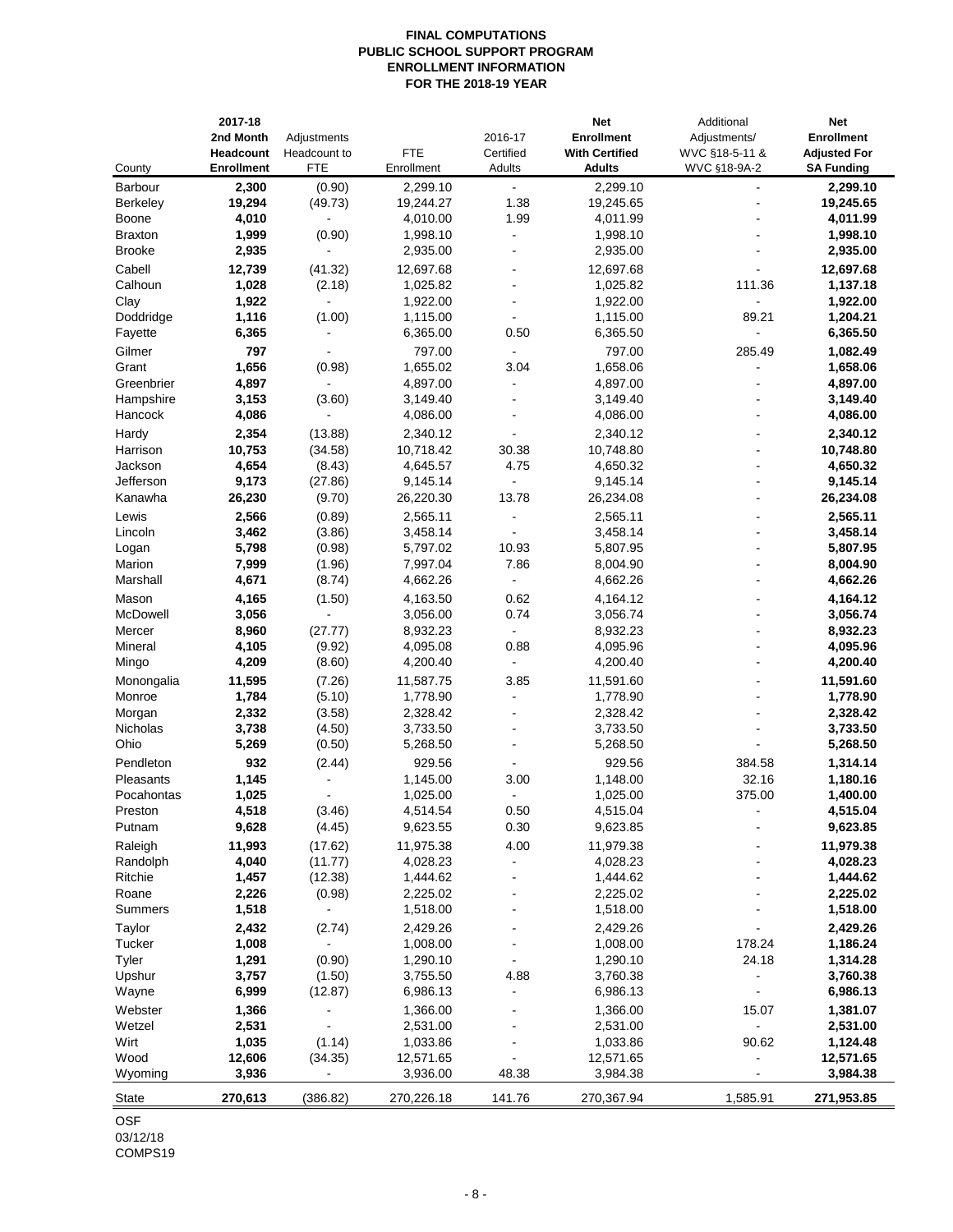## **FINAL COMPUTATIONS PUBLIC SCHOOL SUPPORT PROGRAM PROFESSIONAL EDUCATOR DATA FOR THE 2018-19 YEAR**

|                                 |                    |                  | <b>PE Allowed Per</b><br>Net Enr Limits |                      |                    |                    |                    |
|---------------------------------|--------------------|------------------|-----------------------------------------|----------------------|--------------------|--------------------|--------------------|
|                                 | 2017-18            |                  | 72.75 - S                               | Proration            | Number             |                    |                    |
|                                 | State Aid          | Student          | 72.60 - L                               | Multi-County         | Employed in        |                    |                    |
|                                 | Eligible PE        | Population       | 72.45 - M                               | Vocational           | Excess of          | Number PE          | Number PE          |
| County                          | Employed           | Density          | 72.30 - H                               | Centers              | Limits             | Funded             | Chargeable         |
| <b>Barbour</b>                  | 168.93             | Low              | 166.91                                  | (1.23)               | (3.25)             | 165.68             | 166.91             |
| <b>Berkeley</b>                 | 1,431.25           | High             | 1,391.46                                | 7.41                 | (32.38)            | 1,398.87           | 1,391.46           |
| Boone                           | 294.05<br>152.71   | Low              | 291.27                                  | ÷,<br>$\blacksquare$ | (2.78)<br>(7.35)   | 291.27             | 291.27             |
| <b>Braxton</b><br><b>Brooke</b> | 243.55             | Sparse<br>High   | 145.36<br>212.20                        |                      | (31.35)            | 145.36<br>212.20   | 145.36<br>212.20   |
|                                 | 931.70             |                  |                                         |                      |                    | 918.04             | 918.04             |
| Cabell<br>Calhoun               | 89.75              | High<br>Sparse   | 918.04<br>82.73                         | 5.03                 | (13.66)<br>(1.99)  | 87.76              | 82.73              |
| Clay                            | 142.68             | Low              | 139.54                                  |                      | (3.14)             | 139.54             | 139.54             |
| Doddridge                       | 109.75             | Sparse           | 87.61                                   | (1.95)               | (24.09)            | 85.66              | 87.61              |
| Fayette                         | 468.18             | Low              | 462.14                                  |                      | (6.04)             | 462.14             | 462.14             |
| Gilmer                          | 75.25              | Sparse           | 78.75                                   | (5.03)               | (1.53)             | 73.72              | 78.75              |
| Grant                           | 128.28             | Sparse           | 120.62                                  | 3.72                 | (3.94)             | 124.34             | 120.62             |
| Greenbrier                      | 368.00             | Sparse           | 356.26                                  |                      | (11.74)            | 356.26             | 356.26             |
| Hampshire                       | 232.44             | Sparse           | 229.12                                  |                      | (3.32)             | 229.12             | 229.12             |
| Hancock                         | 297.51             | High             | 295.42                                  |                      | (2.09)             | 295.42             | 295.42             |
| Hardy                           | 167.40             | Sparse           | 170.24                                  | (2.21)               | 0.63               | 168.03             | 170.24             |
| Harrison                        | 835.62             | High             | 777.14                                  | 2.66                 | (55.82)            | 779.80             | 777.14             |
| Jackson                         | 352.00             | Low              | 337.61                                  | 5.82                 | (8.57)             | 343.43             | 337.61             |
| Jefferson<br>Kanawha            | 670.00<br>1,976.42 | High<br>High     | 661.19<br>1,896.72                      | (4.99)               | (13.80)<br>(79.70) | 656.20<br>1,896.72 | 661.19<br>1,896.72 |
| Lewis                           | 197.10             |                  | 186.23                                  |                      | (14.66)            | 182.44             | 186.23             |
| Lincoln                         | 258.39             | Low<br>Low       | 251.06                                  | (3.79)               | (7.33)             | 251.06             | 251.06             |
| Logan                           | 417.30             | Medium           | 420.79                                  | $\blacksquare$       | 3.49               | 420.79             | 420.79             |
| Marion                          | 610.46             | High             | 578.75                                  | $\blacksquare$       | (31.71)            | 578.75             | 578.75             |
| Marshall                        | 383.60             | Medium           | 337.78                                  | $\blacksquare$       | (45.82)            | 337.78             | 337.78             |
| Mason                           | 305.00             | Low              | 302.32                                  | $\blacksquare$       | (2.68)             | 302.32             | 302.32             |
| McDowell                        | 229.00             | Low              | 221.92                                  | L,                   | (7.08)             | 221.92             | 221.92             |
| Mercer                          | 651.80             | High             | 645.80                                  |                      | (6.00)             | 645.80             | 645.80             |
| Mineral                         | 315.97             | Medium           | 296.75                                  | $\blacksquare$       | (19.22)            | 296.75             | 296.75             |
| Mingo                           | 312.75             | Low              | 304.95                                  |                      | (7.80)             | 304.95             | 304.95             |
| Monongalia                      | 844.25             | High             | 838.07                                  |                      | (6.18)             | 838.07             | 838.07             |
| Monroe                          | 132.09             | Sparse           | 129.41                                  |                      | (2.68)             | 129.41             | 129.41             |
| Morgan                          | 179.42             | Medium           | 168.69                                  | (2.42)               | (13.15)            | 166.27             | 168.69             |
| Nicholas<br>Ohio                | 268.65<br>409.50   | Low<br>High      | 271.05<br>380.91                        |                      | 2.40<br>(28.59)    | 271.05<br>380.91   | 271.05<br>380.91   |
| Pendleton                       |                    |                  |                                         |                      | 2.97               | 94.09              |                    |
| Pleasants                       | 91.12<br>105.50    | Sparse<br>Low    | 95.60<br>85.68                          | (1.51)<br>8.74       | (11.08)            | 94.42              | 95.60<br>85.68     |
| Pocahontas                      | 97.16              | Sparse           | 101.85                                  |                      | 4.69               | 101.85             | 101.85             |
| Preston                         | 322.05             | Low              | 327.79                                  |                      | 5.74               | 327.79             | 327.79             |
| Putnam                          | 710.58             | High             | 695.80                                  |                      | (14.78)            | 695.80             | 695.80             |
| Raleigh                         | 863.20             | Medium           | 867.91                                  |                      | 4.71               | 867.91             | 867.91             |
| Randolph                        | 297.82             | Sparse           | 293.05                                  |                      | (4.77)             | 293.05             | 293.05             |
| Ritchie                         | 111.06             | Sparse           | 105.10                                  | (4.03)               | (9.99)             | 101.07             | 105.10             |
| Roane                           | 161.40             | Sparse           | 161.87                                  | (5.82)               | (5.35)             | 156.05             | 161.87             |
| <b>Summers</b>                  | 113.50             | Sparse           | 110.43                                  |                      | (3.07)             | 110.43             | 110.43             |
| Taylor                          | 178.67             | Medium           | 176.00                                  | (0.71)               | (3.38)             | 175.29             | 176.00             |
| <b>Tucker</b>                   | 84.48              | Sparse           | 86.30                                   |                      | 1.82               | 86.30              | 86.30              |
| Tyler                           | 108.34             | Sparse           | 95.61<br>272.44                         | (2.25)               | (14.98)            | 93.36              | 95.61<br>272.44    |
| Upshur                          | 276.30<br>516.00   | Medium<br>Medium | 506.15                                  | 5.02                 | 1.16<br>(9.85)     | 277.46<br>506.15   | 506.15             |
| Wayne<br>Webster                | 101.20             |                  | 100.47                                  |                      |                    | 100.47             | 100.47             |
| Wetzel                          | 247.05             | Sparse<br>Low    | 183.75                                  | (2.46)               | (0.73)<br>(65.76)  | 181.29             | 183.75             |
| Wirt                            | 81.70              | Sparse           | 81.81                                   | ÷,                   | 0.11               | 81.81              | 81.81              |
| Wood                            | 944.29             | High             | 908.93                                  |                      | (35.36)            | 908.93             | 908.93             |
| Wyoming                         | 296.20             | Low              | 289.27                                  |                      | (6.93)             | 289.27             | 289.27             |
| State                           | 20,358.37          |                  | 19,700.62                               | $\blacksquare$       | (657.75)           | 19,700.62          | 19,700.62          |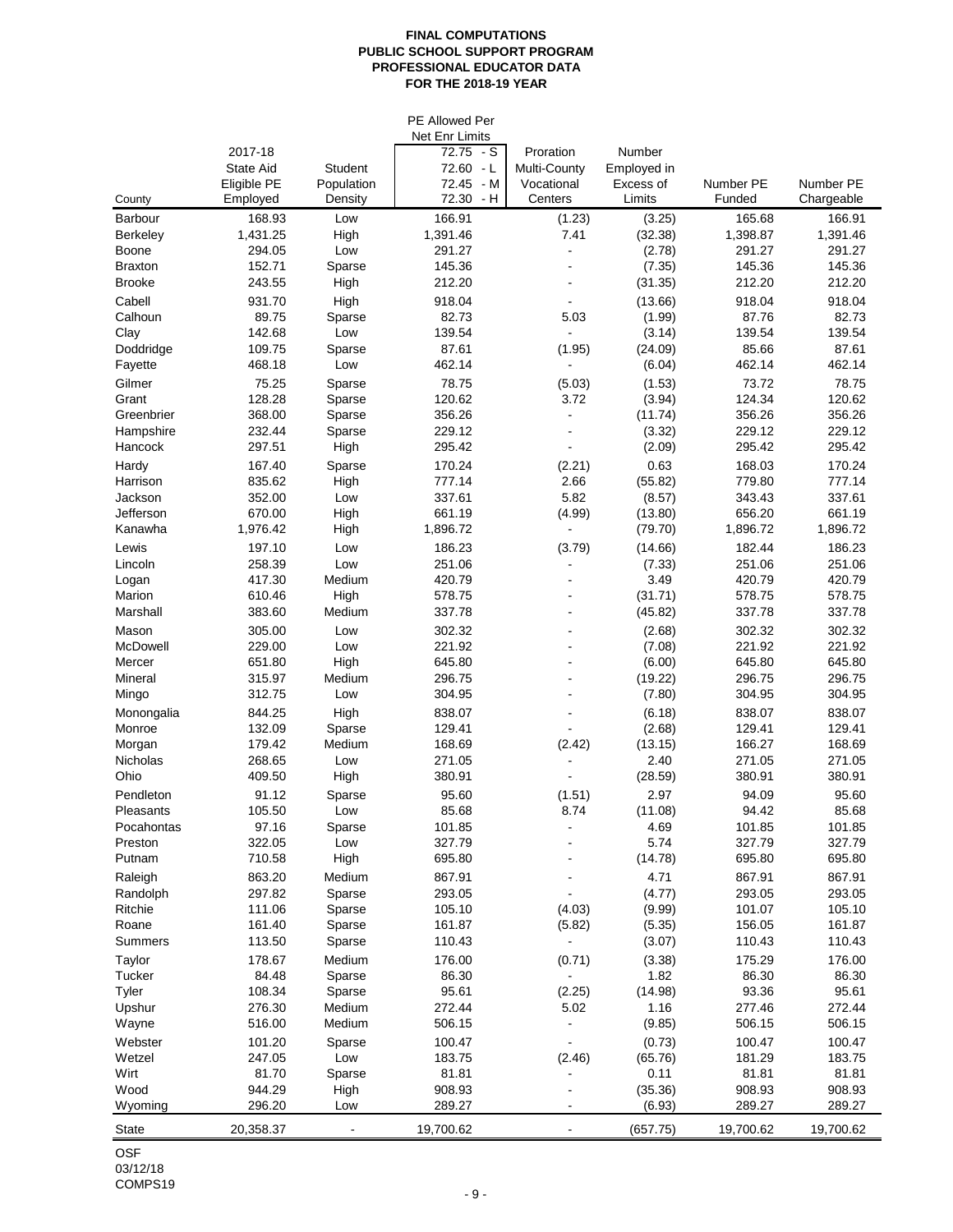## **FINAL COMPUTATIONS PUBLIC SCHOOL SUPPORT PROGRAM SERVICE PERSONNEL DATA FOR THE 2018-19 YEAR**

|                      |                    |                  | <b>SP Allowed Per</b><br>Net Enr Limits |                  |                      |                    |                     |
|----------------------|--------------------|------------------|-----------------------------------------|------------------|----------------------|--------------------|---------------------|
|                      | 2017-18            |                  | 45.680<br>- S                           | Proration        | Number               |                    |                     |
|                      | State Aid          | Student          | $45.100 - L$                            | Multi-County     | Employed             | <b>Number</b>      | Number              |
|                      | Eligible SP        | Population       | – M<br>44.530                           | Vocational       | in Excess of         | <b>Serv Pers</b>   | <b>Service Pers</b> |
| County               | Employed           | Density          | 43.970 - H                              | Centers          | Limits               | <b>Funded</b>      | Chargeable          |
| <b>Barbour</b>       | 105.425            | Low              | 103.689                                 | (0.368)          | (2.104)              | 103.321            | 103.69              |
| <b>Berkeley</b>      | 969.265            | High             | 846.231                                 | 3.111            | (119.923)            | 849.342            | 846.23              |
| Boone                | 189.214            | Low              | 180.941                                 | ÷,               | (8.273)              | 180.941            | 180.94              |
| <b>Braxton</b>       | 98.177             | Sparse           | 91.273                                  |                  | (6.904)              | 91.273             | 91.27               |
| <b>Brooke</b>        | 173.460            | High             | 129.052                                 |                  | (44.408)             | 129.052            | 129.05              |
| Cabell               | 634.680            | High             | 558.317                                 |                  | (76.363)             | 558.317            | 558.32              |
| Calhoun              | 56.313             | Sparse           | 51.946                                  | 1.375            | (2.992)              | 53.321             | 51.95               |
| Clay                 | 91.765             | Low              | 86.682                                  |                  | (5.083)              | 86.682             | 86.68               |
| Doddridge<br>Fayette | 78.012<br>304.236  | Sparse<br>Low    | 55.008<br>287.084                       | (0.956)          | (23.960)<br>(17.152) | 54.052<br>287.084  | 55.01<br>287.08     |
|                      |                    |                  |                                         |                  |                      | 48.073             |                     |
| Gilmer<br>Grant      | 51.580<br>77.320   | Sparse<br>Sparse | 49.448<br>75.740                        | (1.375)<br>1.204 | (3.507)<br>(0.376)   | 76.944             | 49.45<br>75.74      |
| Greenbrier           | 269.698            | Sparse           | 223.695                                 |                  | (46.003)             | 223.695            | 223.70              |
| Hampshire            | 155.223            | Sparse           | 143.865                                 |                  | (11.358)             | 143.865            | 143.87              |
| Hancock              | 192.735            | High             | 179.661                                 |                  | (13.074)             | 179.661            | 179.66              |
| Hardy                | 105.190            | Sparse           | 106.897                                 | (0.716)          | 0.991                | 106.181            | 106.90              |
| Harrison             | 506.825            | High             | 472.625                                 | 1.306            | (32.894)             | 473.931            | 472.63              |
| Jackson              | 228.452            | Low              | 209.729                                 | 1.848            | (16.875)             | 211.577            | 209.73              |
| Jefferson            | 490.055            | High             | 402.112                                 | (2.094)          | (90.037)             | 400.018            | 402.11              |
| Kanawha              | 1,317.650          | High             | 1,153.512                               |                  | (164.138)            | 1,153.512          | 1,153.51            |
| Lewis                | 144.375            | Low              | 115.686                                 | (1.138)          | (29.827)             | 114.548            | 115.69              |
| Lincoln              | 189.037            | Low              | 155.962                                 |                  | (33.075)             | 155.962            | 155.96              |
| Logan                | 312.930            | Medium           | 258.628                                 |                  | (54.302)             | 258.628            | 258.63              |
| Marion               | 457.203            | High             | 351.975                                 |                  | (105.228)            | 351.975            | 351.98              |
| Marshall             | 296.250            | Medium           | 207.610                                 | ÷.               | (88.640)             | 207.610            | 207.61              |
| Mason                | 229.132            | Low              | 187.802                                 | $\blacksquare$   | (41.330)             | 187.802            | 187.80              |
| McDowell             | 170.065            | Low              | 137.859                                 | $\blacksquare$   | (32.206)             | 137.859            | 137.86              |
| Mercer               | 431.673            | High             | 392.750                                 | ä,               | (38.923)             | 392.750            | 392.75              |
| Mineral              | 206.867<br>197.370 | Medium<br>Low    | 182.393<br>189.438                      |                  | (24.474)             | 182.393<br>189.438 | 182.39<br>189.44    |
| Mingo                |                    |                  |                                         |                  | (7.932)              |                    |                     |
| Monongalia<br>Monroe | 547.784<br>80.150  | High<br>Sparse   | 509.682<br>81.260                       |                  | (38.102)<br>1.110    | 509.682<br>81.260  | 509.68<br>81.26     |
| Morgan               | 111.143            | Medium           | 103.685                                 | (1.017)          | (8.475)              | 102.668            | 103.69              |
| Nicholas             | 184.567            | Low              | 168.381                                 |                  | (16.186)             | 168.381            | 168.38              |
| Ohio                 | 270.215            | High             | 231.656                                 |                  | (38.559)             | 231.656            | 231.66              |
| Pendleton            | 60.031             | Sparse           | 60.030                                  | (0.488)          | (0.489)              | 59.542             | 60.03               |
| Pleasants            | 73.670             | Low              | 53.225                                  | 2.446            | (17.999)             | 55.671             | 53.23               |
| Pocahontas           | 66.865             | Sparse           | 63.952                                  |                  | (2.913)              | 63.952             | 63.95               |
| Preston              | 202.211            | Low              | 203.628                                 |                  | 1.417                | 203.628            | 203.63              |
| Putnam               | 461.503            | High             | 423.161                                 |                  | (38.342)             | 423.161            | 423.16              |
| Raleigh              | 557.541            | Medium           | 533.442                                 |                  | (24.099)             | 533.442            | 533.44              |
| Randolph             | 195.450            | Sparse           | 184.010                                 |                  | (11.440)             | 184.010            | 184.01              |
| Ritchie              | 81.436             | Sparse           | 65.990                                  | (1.128)          | (16.574)             | 64.862             | 65.99               |
| Roane                | 109.409            | Sparse           | 101.639                                 | (1.848)          | (9.618)              | 99.791             | 101.64              |
| Summers              | 74.710             | Sparse           | 69.342                                  |                  | (5.368)              | 69.342             | 69.34               |
| Taylor               | 117.650            | Medium           | 108.175                                 | (0.350)          | (9.825)              | 107.825            | 108.18              |
| Tucker               | 53.780             | Sparse           | 54.187                                  |                  | 0.407                | 54.187             | 54.19               |
| Tyler                | 80.568             | Sparse           | 60.036                                  | (0.630)          | (21.162)             | 59.406             | 60.04               |
| Upshur               | 180.620            | Medium<br>Medium | 167.450                                 | 1.506            | (11.664)             | 168.956            | 167.45              |
| Wayne                | 362.563            |                  | 311.092                                 |                  | (51.471)             | 311.092            | 311.09              |
| Webster<br>Wetzel    | 72.208<br>174.631  | Sparse<br>Low    | 63.087<br>114.148                       | (0.688)          | (9.121)<br>(61.171)  | 63.087<br>113.460  | 63.09<br>114.15     |
| Wirt                 | 52.542             | Sparse           | 51.366                                  |                  | (1.176)              | 51.366             | 51.37               |
| Wood                 | 614.887            | High             | 552.775                                 |                  | (62.112)             | 552.775            | 552.78              |
| Wyoming              | 206.827            | Low              | 179.696                                 |                  | (27.131)             | 179.696            | 179.70              |
| State                | 13,723.138         |                  | 12,102.705                              |                  | (1,620.433)          | 12,102.705         | 12,102.705          |
|                      |                    |                  |                                         |                  |                      |                    |                     |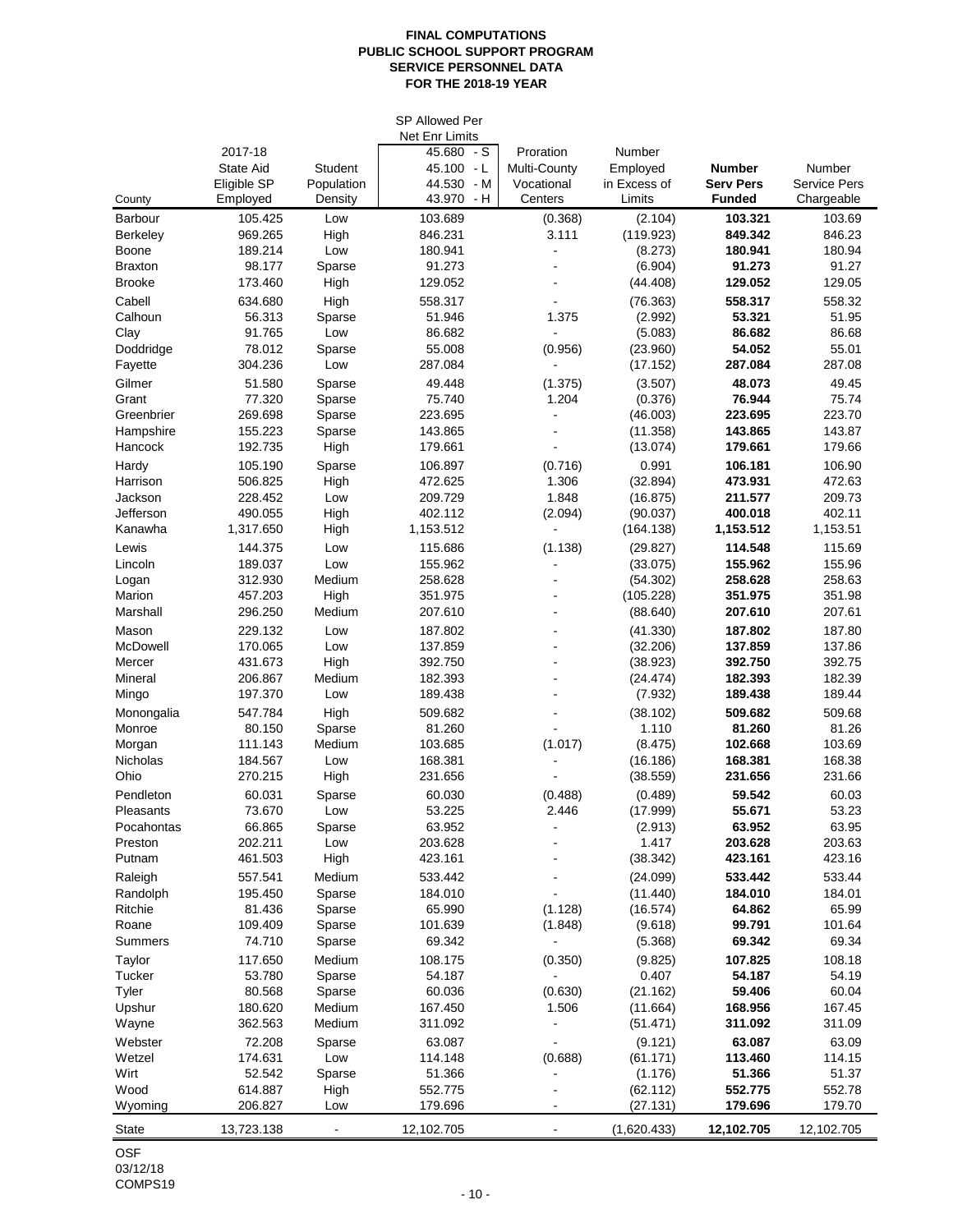#### **FINAL COMPUTATIONS PUBLIC SCHOOL SUPPORT PROGRAM PERSONNEL RATIOS PER 1,000 STUDENTS FOR THE 2018-19 YEAR**

|                 | <b>Professional Educators</b> |             | <b>Servicel Personnel</b> |             |
|-----------------|-------------------------------|-------------|---------------------------|-------------|
|                 | Chargeable                    | Actual      | Chargeable                | Actual      |
|                 | Net                           | Net         | Net                       | Net         |
|                 | Enrollment                    | Enrollment  | Enrollment                | Enrollment  |
| County          | Ratio/1,000                   | Ratio/1,000 | Ratio/1,000               | Ratio/1,000 |
| Barbour         | 72.60                         | 72.94       | 45.10                     | 45.69       |
| <b>Berkeley</b> | 72.30                         | 74.75       | 43.97                     | 50.52       |
| Boone           | 72.60                         | 73.29       | 45.10                     | 47.16       |
| <b>Braxton</b>  | 72.75                         | 76.43       | 45.68                     | 49.14       |
| <b>Brooke</b>   | 72.30                         | 82.98       | 43.97                     | 59.10       |
| Cabell          | 72.30                         | 73.38       | 43.97                     | 49.98       |
| Calhoun         | 72.75                         | 83.35       | 45.68                     | 50.73       |
| Clay            | 72.60                         | 74.24       | 45.10                     | 47.74       |
| Doddridge       | 72.75                         | 89.52       | 45.68                     | 63.99       |
| Fayette         | 72.60                         | 73.55       | 45.10                     | 47.79       |
|                 |                               |             |                           |             |
| Gilmer          | 72.75                         | 64.87       | 45.68                     | 46.38       |
| Grant           | 72.75                         | 79.61       | 45.68                     | 47.36       |
| Greenbrier      | 72.75                         | 75.15       | 45.68                     | 55.07       |
| Hampshire       | 72.75                         | 73.80       | 45.68                     | 49.29       |
| Hancock         | 72.30                         | 72.81       | 43.97                     | 47.17       |
| Hardy           | 72.75                         | 70.59       | 45.68                     | 44.64       |
| Harrison        | 72.30                         | 77.99       | 43.97                     | 47.27       |
| Jackson         | 72.60                         | 76.95       | 45.10                     | 49.52       |
| Jefferson       | 72.30                         | 72.72       | 43.97                     | 53.36       |
| Kanawha         | 72.30                         | 75.34       | 43.97                     | 50.23       |
| Lewis           | 72.60                         | 75.36       | 45.10                     | 55.84       |
| Lincoln         | 72.60                         | 74.72       | 45.10                     | 54.66       |
| Logan           | 72.45                         | 71.85       | 44.53                     | 53.88       |
| Marion          | 72.30                         | 76.26       | 43.97                     | 57.12       |
| Marshall        | 72.45                         | 82.28       | 44.53                     | 63.54       |
|                 |                               |             |                           |             |
| Mason           | 72.60                         | 73.24       | 45.10                     | 55.03       |
| McDowell        | 72.60                         | 74.92       | 45.10                     | 55.64       |
| Mercer          | 72.30                         | 72.97       | 43.97                     | 48.33       |
| Mineral         | 72.45                         | 77.14       | 44.53                     | 50.51       |
| Mingo           | 72.60                         | 74.46       | 45.10                     | 46.99       |
| Monongalia      | 72.30                         | 72.83       | 43.97                     | 47.26       |
| Monroe          | 72.75                         | 74.25       | 45.68                     | 45.06       |
| Morgan          | 72.45                         | 76.02       | 44.53                     | 47.30       |
| Nicholas        | 72.60                         | 71.96       | 45.10                     | 49.44       |
| Ohio            | 72.30                         | 77.73       | 43.97                     | 51.29       |
| Pendleton       | 72.75                         | 68.19       | 45.68                     | 45.31       |
| Pleasants       | 72.60                         | 96.80       | 45.10                     | 64.50       |
| Pocahontas      | 72.75                         | 69.40       | 45.68                     | 47.76       |
| Preston         | 72.60                         | 71.33       | 45.10                     | 44.79       |
| Putnam          | 72.30                         | 73.84       | 43.97                     | 47.95       |
| Raleigh         | 72.45                         | 72.06       | 44.53                     | 46.54       |
| Randolph        | 72.75                         | 73.93       | 45.68                     | 48.52       |
| Ritchie         | 72.75                         | 74.09       | 45.68                     | 55.59       |
| Roane           | 72.75                         | 69.92       | 45.68                     | 48.34       |
| Summers         | 72.75                         | 74.77       | 45.68                     | 49.22       |
|                 |                               |             |                           |             |
| Taylor          | 72.45                         | 73.26       | 44.53                     | 48.29       |
| Tucker          | 72.75                         | 71.22       | 45.68                     | 45.34       |
| Tyler           | 72.75                         | 80.72       | 45.68                     | 60.82       |
| Upshur          | 72.45                         | 74.81       | 44.53                     | 48.43       |
| Wayne           | 72.45                         | 73.86       | 44.53                     | 51.90       |
| Webster         | 72.75                         | 73.28       | 45.68                     | 52.28       |
| Wetzel          | 72.60                         | 96.64       | 45.10                     | 68.73       |
| Wirt            | 72.75                         | 72.66       | 45.68                     | 46.73       |
| Wood            | 72.30                         | 75.11       | 43.97                     | 48.91       |
| Wyoming         | 72.60                         | 74.34       | 45.10                     | 51.91       |
| <b>State</b>    | 72.44                         | 74.86       | 44.50                     | 50.46       |
|                 |                               |             |                           |             |

OSF  $03/12/18$ COMPS19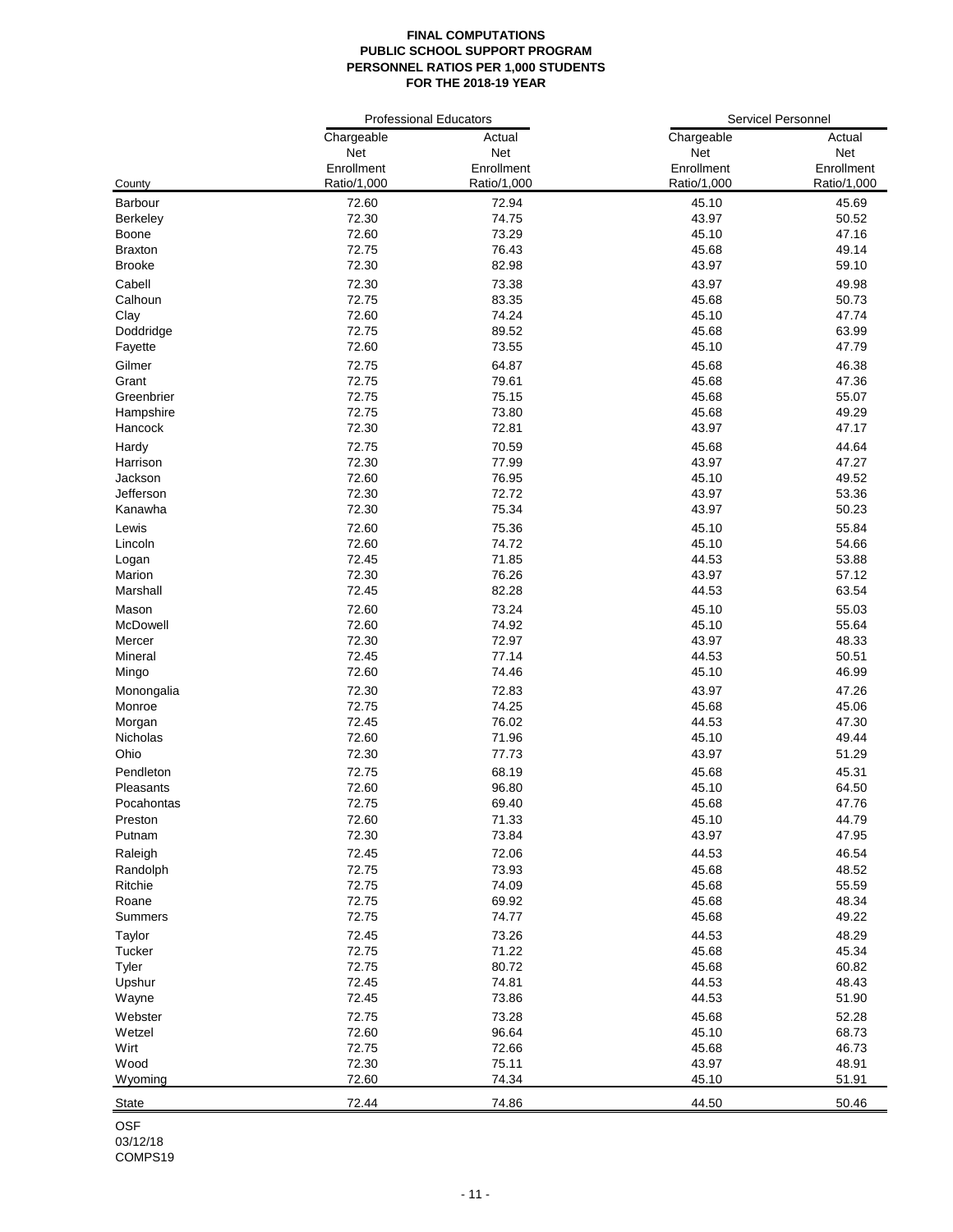## **FINAL COMPUTATIONS PUBLIC SCHOOL SUPPORT PROGRAM PROFESSIONAL INSTRUCTIONAL PERSONNEL DATA FOR THE 2018-19 YEAR**

|                   |                       |                |                  | Lesser of        | PI Required                          | Under          |
|-------------------|-----------------------|----------------|------------------|------------------|--------------------------------------|----------------|
|                   | 2017-18               |                |                  | Professional     | $\overline{\phantom{a}}$ s<br>91.07% | PI Limits      |
|                   | Net Enrollment        | Student        | Professional     | Educators        | 91.18%<br>- L                        | Without        |
|                   | <b>With Total</b>     | Population     | Instructional    | Funded or        | 91.24%<br>- M                        | Enrollment     |
| County            | Adjustments           | Density        | Employed         | Employed         | 91.29%<br>- H                        | Increase       |
| Barbour           | 2,299.10              | Low            | 155.43           | 165.68           | 151.07                               |                |
| Berkeley          | 19,245.65             | High           | 1,329.75         | 1,398.87         | 1,277.03                             |                |
| Boone             | 4,011.99              | Low            | 274.50           | 291.27           | 265.58                               |                |
| <b>Braxton</b>    | 1,998.10              | Sparse         | 140.62           | 145.36           | 132.38                               |                |
| <b>Brooke</b>     | 2,935.00              | High           | 224.00           | 212.20           | 193.72                               |                |
| Cabell            | 12,697.68             | High           | 881.50           | 918.04           | 838.08                               |                |
| Calhoun           | 1,137.18              | Sparse         | 81.20            | 87.76            | 79.92                                |                |
| Clay              | 1,922.00              | Low            | 136.80           | 139.54           | 127.23                               |                |
| Doddridge         | 1,204.21              | Sparse         | 100.75           | 85.66            | 78.01                                |                |
| Fayette           | 6,365.50              | Low            | 432.28           | 462.14           | 421.38                               |                |
| Gilmer            | 1,082.49              | Sparse         | 68.25            | 73.72            | 67.14                                |                |
| Grant             | 1,658.06              | Sparse         | 115.98           | 124.34           | 113.24                               |                |
| Greenbrier        | 4,897.00              | Sparse         | 338.90           | 356.26           | 324.45                               |                |
| Hampshire         | 3,149.40              | Sparse         | 217.29           | 229.12           | 208.66                               |                |
| Hancock           | 4,086.00              | High           | 274.00           | 295.42           | 269.69                               |                |
|                   |                       |                |                  |                  |                                      |                |
| Hardy<br>Harrison | 2,340.12<br>10,748.80 | Sparse<br>High | 154.50<br>782.92 | 167.40<br>779.80 | 152.45<br>711.88                     |                |
| Jackson           | 4,650.32              | Low            | 324.60           | 343.43           | 313.14                               |                |
| Jefferson         | 9,145.14              | High           | 623.00           | 656.20           | 599.04                               |                |
| Kanawha           | 26,234.08             |                | 1,861.58         | 1,896.72         | 1,731.52                             |                |
|                   |                       | High           |                  |                  |                                      |                |
| Lewis             | 2,565.11              | Low            | 181.45           | 182.44           | 166.35                               |                |
| Lincoln           | 3,458.14              | Low            | 239.49           | 251.06           | 228.92                               |                |
| Logan             | 5,807.95              | Medium         | 382.00           | 417.30           | 380.74                               |                |
| Marion            | 8,004.90              | High           | 568.71           | 578.75           | 528.34                               |                |
| Marshall          | 4,662.26              | Medium         | 359.10           | 337.78           | 308.19                               |                |
| Mason             | 4,164.12              | Low            | 283.50           | 302.32           | 275.66                               |                |
| McDowell          | 3,056.74              | Low            | 210.00           | 221.92           | 202.35                               |                |
| Mercer            | 8,932.23              | High           | 603.00           | 645.80           | 589.55                               |                |
| Mineral           | 4,095.96              | Medium         | 292.57           | 296.75           | 270.75                               |                |
| Mingo             | 4,200.40              | Low            | 288.50           | 304.95           | 278.05                               |                |
| Monongalia        | 11,591.60             | High           | 793.50           | 838.07           | 765.07                               |                |
| Monroe            | 1,778.90              | Sparse         | 122.84           | 129.41           | 117.85                               |                |
| Morgan            | 2,328.42              | Medium         | 165.32           | 166.27           | 151.70                               |                |
| Nicholas          | 3,733.50              | Low            | 252.75           | 268.65           | 244.96                               |                |
| Ohio              | 5,268.50              | High           | 384.00           | 380.91           | 347.73                               |                |
| Pendleton         | 1,314.14              | Sparse         | 83.77            | 91.12            | 82.98                                |                |
| Pleasants         | 1,180.16              | Low            | 94.50            | 94.42            | 86.09                                |                |
| Pocahontas        | 1,400.00              | Sparse         | 90.03            | 97.16            | 88.48                                |                |
| Preston           | 4,515.04              | Low            | 303.45           | 322.05           | 293.65                               |                |
| Putnam            | 9,623.85              | High           | 666.98           | 695.80           | 635.20                               |                |
| Raleigh           | 11,979.38             | Medium         | 806.80           | 863.20           | 787.58                               |                |
| Randolph          | 4,028.23              | Sparse         | 276.12           | 293.05           | 266.88                               |                |
| Ritchie           | 1,444.62              | Sparse         | 101.56           | 101.07           | 92.04                                |                |
| Roane             | 2,225.02              | Sparse         | 151.40           | 156.05           | 142.11                               |                |
| Summers           | 1,518.00              | Sparse         | 105.50           | 110.43           | 100.57                               |                |
| Taylor            | 2,429.26              | Medium         | 165.20           | 175.29           | 159.93                               |                |
| Tucker            | 1,186.24              | Sparse         | 77.48            | 84.48            | 76.94                                |                |
| Tyler             | 1,314.28              | Sparse         | 98.92            | 93.36            | 85.02                                |                |
| Upshur            | 3,760.38              | Medium         | 256.50           | 276.30           | 252.10                               |                |
| Wayne             | 6,986.13              | Medium         | 483.00           | 506.15           | 461.81                               |                |
| Webster           | 1,381.07              | Sparse         | 93.20            | 100.47           | 91.50                                |                |
| Wetzel            | 2,531.00              | Low            | 230.80           | 181.29           | 165.30                               |                |
| Wirt              | 1,124.48              | Sparse         | 75.50            | 81.70            | 74.40                                |                |
| Wood              | 12,571.65             | High           | 885.29           | 908.93           | 829.76                               |                |
| Wyoming           | 3,984.38              | Low            | 274.50           | 289.27           | 263.76                               | $\overline{a}$ |
|                   |                       |                |                  |                  |                                      |                |
| <b>State</b>      | 271,953.85            |                | 18,965.08        | 19,672.90        | 17,947.92                            |                |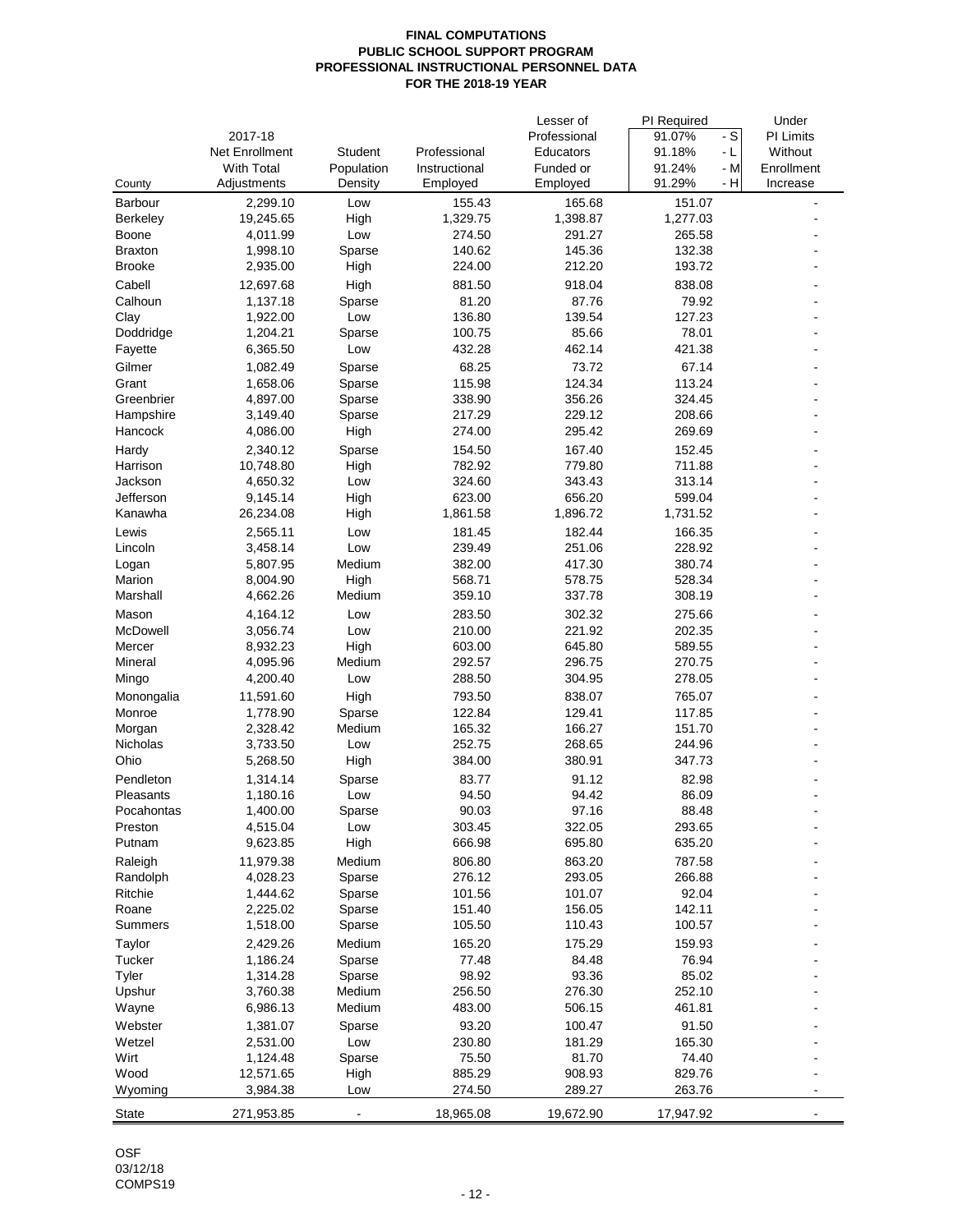#### **FINAL COMPUTATIONS PUBLIC SCHOOL SUPPORT PROGRAM PROFESSIONAL EDUCATOR AND PROFESSIONAL STUDENT SUPPORT PERSONNEL DATA FOR THE 2018-19 YEAR**

|                 | Number              | Step 5               |                     |                     |             | Under                    |              | <b>Adjusted</b>  |
|-----------------|---------------------|----------------------|---------------------|---------------------|-------------|--------------------------|--------------|------------------|
|                 | Prof. Student       | Allowance            | Number              | Number              |             | PI Limits                | Total        | <b>Number</b>    |
|                 | <b>Support Pers</b> | Divided by SSP       | Prof. Student       | Prof. Student       | Number PE   | Without                  | Professional | Professional     |
|                 | Employed            | Avg. State           | <b>Support Pers</b> | <b>Support Pers</b> | Allowed     | Enrollment               | Educators    | <b>Educators</b> |
| County          | <b>SA Eligible</b>  | <b>Funded Salary</b> | Not Funded          | <b>Funded</b>       | For Funding | Increase                 | Not Funded   | Funded           |
| Barbour         | 6.50                | 7.70                 | 1.20                | 7.70                | 165.68      | $\overline{a}$           | (3.25)       | 165.68           |
| <b>Berkeley</b> | 66.00               | 56.59                | (9.41)              | 56.59               | 1,398.87    | ÷,                       | (32.38)      | 1,398.87         |
| Boone           | 11.70               | 10.05                | (1.65)              | 10.05               | 291.27      | ٠                        | (2.78)       | 291.27           |
| <b>Braxton</b>  | 7.00                | 5.91                 | (1.09)              | 5.91                | 145.36      |                          | (7.35)       | 145.36           |
| <b>Brooke</b>   | 10.00               | 8.04                 | (1.96)              | 8.04                | 212.20      | $\overline{\phantom{a}}$ | (31.35)      | 212.20           |
| Cabell          | 40.90               | 33.86                | (7.04)              | 33.86               | 918.04      | ٠                        | (13.66)      | 918.04           |
| Calhoun         | 3.00                | 4.09                 | 1.09                | 4.09                | 87.76       |                          | (1.99)       | 87.76            |
| Clay            | 3.50                | 5.49                 | 1.99                | 5.49                | 139.54      | ٠                        | (3.14)       | 139.54           |
| Doddridge       | 6.00                | 3.28                 | (2.72)              | 3.28                | 85.66       | ٠                        | (24.09)      | 85.66            |
| Fayette         | 21.00               | 20.83                | (0.17)              | 20.83               | 462.14      | ٠                        | (6.04)       | 462.14           |
| Gilmer          | 4.00                | 3.43                 | (0.57)              | 3.43                | 73.72       | ÷,                       | (1.53)       | 73.72            |
| Grant           | 4.00                | 4.44                 | 0.44                | 4.44                | 124.34      | $\overline{\phantom{a}}$ | (3.94)       | 124.34           |
| Greenbrier      | 21.00               | 20.19                | (0.81)              | 20.19               | 356.26      |                          | (11.74)      | 356.26           |
| Hampshire       | 11.00               | 10.32                | (0.68)              | 10.32               | 229.12      | ÷,                       | (3.32)       | 229.12           |
| Hancock         | 11.00               | 10.29                | (0.71)              | 10.29               | 295.42      |                          | (2.09)       | 295.42           |
| Hardy           | 7.00                | 6.17                 | (0.83)              | 6.17                | 168.03      |                          | 0.63         | 168.03           |
| Harrison        | 33.50               | 31.17                | (2.33)              | 31.17               | 779.80      |                          | (55.82)      | 779.80           |
| Jackson         | 20.00               | 16.45                | (3.55)              | 16.45               | 343.43      | $\overline{\phantom{a}}$ | (8.57)       | 343.43           |
| Jefferson       | 34.50               | 24.80                | (9.70)              | 24.80               | 656.20      |                          | (13.80)      | 656.20           |
| Kanawha         | 127.06              | 121.26               | (5.80)              | 121.26              | 1,896.72    | ٠                        | (79.70)      | 1,896.72         |
| Lewis           | 10.00               | 7.51                 | (2.49)              | 7.51                | 182.44      |                          | (14.66)      | 182.44           |
| Lincoln         | 10.50               | 7.19                 | (3.31)              | 7.19                | 251.06      | ٠                        | (7.33)       | 251.06           |
| Logan           | 19.00               | 15.00                | (4.00)              | 15.00               | 420.79      | ٠                        | 3.49         | 420.79           |
| Marion          | 28.00               | 23.47                | (4.53)              | 23.47               | 578.75      |                          | (31.71)      | 578.75           |
| Marshall        | 18.00               | 18.65                | 0.65                | 18.65               | 337.78      | ÷,                       | (45.82)      | 337.78           |
| Mason           | 14.50               | 7.06                 | (7.44)              | 7.06                | 302.32      |                          | (2.68)       | 302.32           |
| McDowell        | 13.00               | 13.75                | 0.75                | 13.75               | 221.92      |                          | (7.08)       | 221.92           |
| Mercer          | 31.00               | 25.26                | (5.74)              | 25.26               | 645.80      | ÷,                       | (6.00)       | 645.80           |
| Mineral         | 16.72               | 15.86                | (0.86)              | 15.86               | 296.75      | ÷,                       | (19.22)      | 296.75           |
| Mingo           | 10.00               | 11.68                | 1.68                | 11.68               | 304.95      | ÷,                       | (7.80)       | 304.95           |
| Monongalia      | 42.50               | 33.30                | (9.20)              | 33.30               | 838.07      |                          | (6.18)       | 838.07           |
| Monroe          | 7.00                | 5.53                 | (1.47)              | 5.53                | 129.41      | ٠                        | (2.68)       | 129.41           |
| Morgan          | 10.00               | 6.17                 | (3.83)              | 6.17                | 166.27      |                          | (13.15)      | 166.27           |
| Nicholas        | 9.00                | 12.56                | 3.56                | 12.56               | 271.05      | $\overline{a}$           | 2.40         | 271.05           |
| Ohio            | 18.33               | 16.24                | (2.09)              | 16.24               | 380.91      | ÷,                       | (28.59)      | 380.91           |
| Pendleton       | 3.00                | 2.13                 | (0.87)              | 2.13                | 94.09       | ٠                        | 2.97         | 94.09            |
| Pleasants       | 6.00                | 3.92                 | (2.08)              | 3.92                | 94.42       |                          | (11.08)      | 94.42            |
| Pocahontas      | 5.00                | 3.87                 | (1.13)              | 3.87                | 101.85      | ٠                        | 4.69         | 101.85           |
| Preston         | 13.00               | 11.76                | (1.24)              | 11.76               | 327.79      |                          | 5.74         | 327.79           |
| Putnam          | 34.63               | 28.26                | (6.37)              | 28.26               | 695.80      |                          | (14.78)      | 695.80           |
| Raleigh         | 45.50               | 40.85                | (4.65)              | 40.85               | 867.91      |                          | 4.71         | 867.91           |
| Randolph        | 16.00               | 16.58                | 0.58                | 16.58               | 293.05      |                          | (4.77)       | 293.05           |
| Ritchie         | 5.00                | 3.13                 | (1.87)              | 3.13                | 101.07      |                          | (9.99)       | 101.07           |
| Roane           | 6.75                | 6.31                 | (0.44)              | 6.31                | 156.05      |                          | (5.35)       | 156.05           |
| Summers         | 6.50                | 6.56                 | 0.06                | 6.56                | 110.43      |                          | (3.07)       | 110.43           |
| Taylor          | 9.00                | 7.87                 | (1.13)              | 7.87                | 175.29      |                          | (3.38)       | 175.29           |
| Tucker          | 3.00                | 2.45                 | (0.55)              | 2.45                | 86.30       |                          | 1.82         | 86.30            |
| Tyler           | 6.00                | 3.42                 | (2.58)              | 3.42                | 93.36       |                          | (14.98)      | 93.36            |
| Upshur          | 12.00               | 12.50                | 0.50                | 12.50               | 277.46      |                          | 1.16         | 277.46           |
| Wayne           | 17.00               | 17.62                | 0.62                | 17.62               | 506.15      |                          | (9.85)       | 506.15           |
| Webster         | 5.30                | 4.54                 | (0.76)              | 4.54                | 100.47      |                          | (0.73)       | 100.47           |
| Wetzel          | 13.00               | 7.68                 | (5.32)              | 7.68                | 181.29      |                          | (65.76)      | 181.29           |
| Wirt            | 4.00                | 3.63                 | (0.37)              | 3.63                | 81.81       |                          | 0.11         | 81.81            |
| Wood            | 52.38               | 44.27                | (8.11)              | 44.27               | 908.93      |                          | (35.36)      | 908.93           |
| Wyoming         | 12.00               | 7.11                 | (4.89)              | 7.11                | 289.27      |                          | (6.93)       | 289.27           |
| State           | 981.27              | 858.05               | (123.22)            | 858.05              | 19,700.62   |                          | (657.75)     | 19,700.62        |

OSF

03/12/18

COMPS19